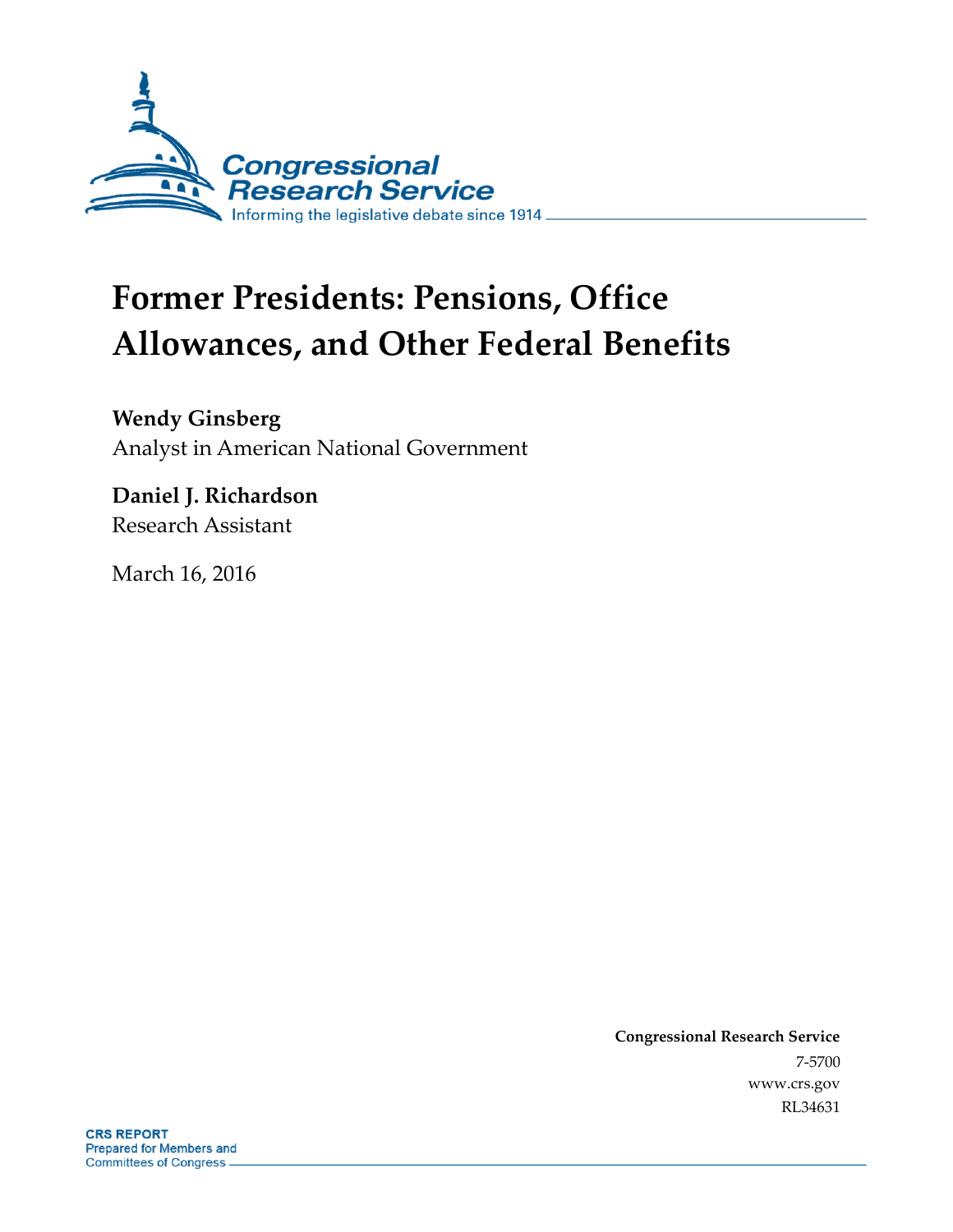## **Summary**

The Former Presidents Act (FPA; 3 U.S.C. §102 note) was enacted to "maintain the dignity" of the Office of the President. The act provides the former President—and his or her spouse—certain benefits to help him respond to post-presidency mail and speaking requests, among other informal public duties often required of a former President. Prior to enactment of the FPA in 1958, former Presidents leaving office received no pension or other federal assistance. The FPA charges the General Services Administration (GSA) with providing former U.S. Presidents a pension, support staff, office support, travel funds, and mailing privileges.

Pursuant to statute, former Presidents currently receive a pension that is equal to pay for Cabinet Secretaries (Executive Level I), which for calendar year 2015 was \$203,700. Executive Level I pay was increased to \$205,700 for calendar year 2016. In addition to benefits provided pursuant to the FPA, former Presidents are also provided Secret Service protection and financial "transition" benefits to assist their transition to post-presidential life. Pursuant to the FPA, former Presidents are eligible for benefits unless they hold "an appointive or elective office or position in or under the Federal Government or the government of the District of Columbia to which is attached a rate of pay other than a nominal rate."

The President's FY2017 budget request seeks \$3,865,000 in appropriations for expenditures for former Presidents, an increase of \$588,000 (17.9%) from the FY2016 appropriation level. The increase in requested appropriations for FY2017 anticipates President Barack Obama's transition from incumbent to former President. For FY2016, President Obama requested and received appropriations of \$3,277,000 for expenditures for former Presidents—an increase of \$25,000 from FY2015 appropriated levels.

Some critics of the Former Presidents Act say the statute subsidizes Presidents who are not struggling financially. Others argue that although a former President is not in a formal public position, he remains a public figure and should be provided a pension and benefits that permit him to perform duties that emerge as a result of his public status.

In the  $114<sup>th</sup>$  Congress (2015-2016), the House and Senate are considering similar legislation that would amend the FPA. Both bills (H.R. 1777 and S. 1411) would set a former President's pension at \$200,000 annually, with increases each year by the same percentage authorized for benefits provided by the Social Security Act (42 U.S.C. §401). Both pieces of legislation would provide a former President an additional \$200,000 annual allowance to be used as he determined and would remove other benefits currently provided to former Presidents—including those currently provided for travel, staff, and office expenses. Additionally, the bills propose that for every dollar a former President earned in each fiscal year in excess of \$400,000, his federal annuity would be reduced by \$1.

GSA data on payments to former Presidents show that the value of benefits provided to each of the living former Presidents—when adjusted for inflation—have generally declined from FY1998 through FY2015. The nominal appropriation levels for former Presidents' benefits, however, increased through FY2011 and then declined from FY2011 through FY2015.

This report provides a legislative and cultural history of the Former Presidents Act. It details the benefits provided to former Presidents and their costs. Congress has the authority to reduce, increase, or maintain the pension and benefits provided to former Presidents of the United States. This report considers the potential effects of maintaining the FPA or amending the FPA in ways that might reduce or otherwise modify a former President's benefits.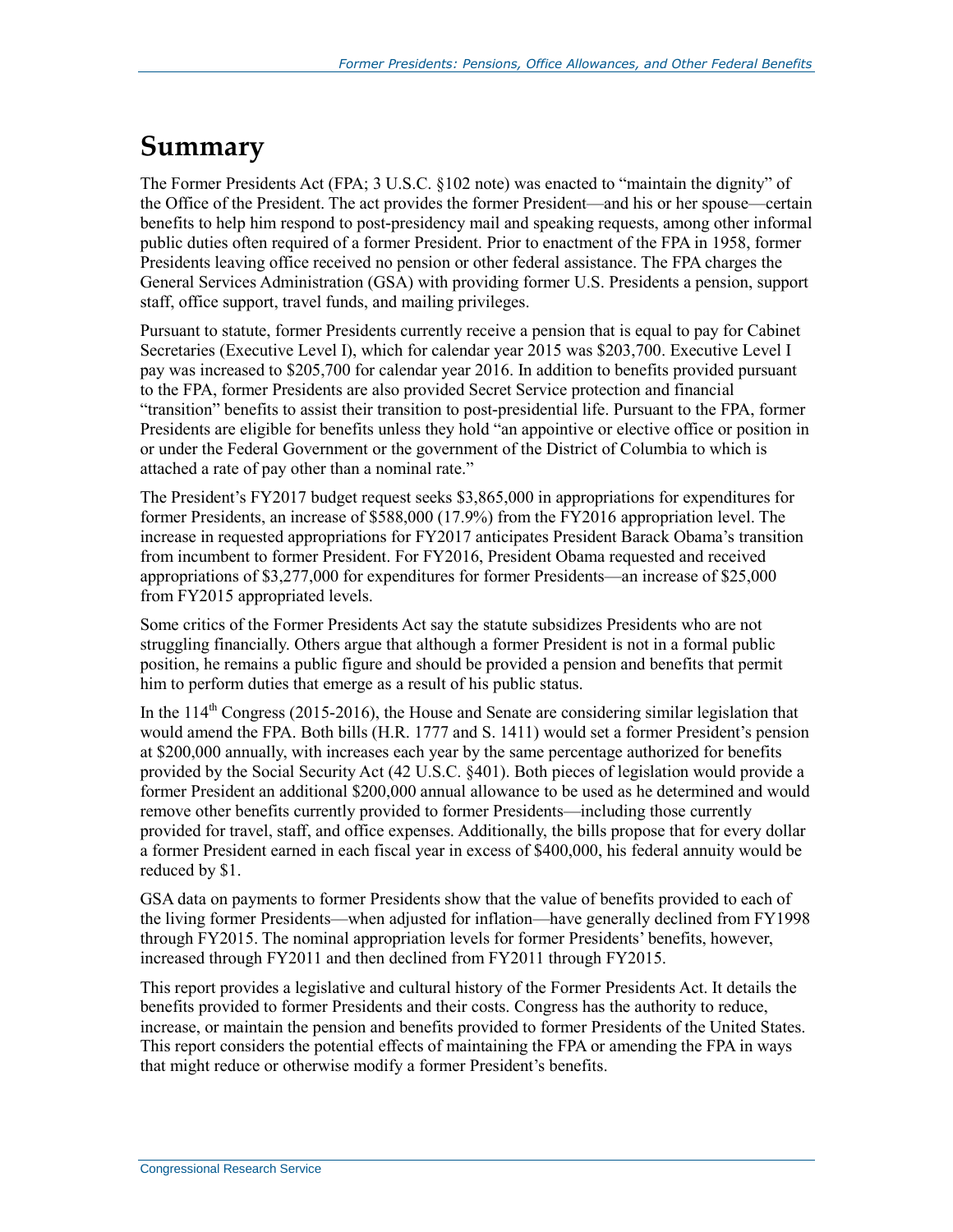## **Contents**

## **Figures**

| Figure 1. The Costs of Pensions and Benefits Provided to Former Presidents in FY2014 |  |
|--------------------------------------------------------------------------------------|--|
|                                                                                      |  |

### **Tables**

| Table 2. Total Appropriation of Pensions and Benefits Provided to Former Presidents, |  |
|--------------------------------------------------------------------------------------|--|
|                                                                                      |  |
|                                                                                      |  |
|                                                                                      |  |

## **Appendixes**

### **Contacts**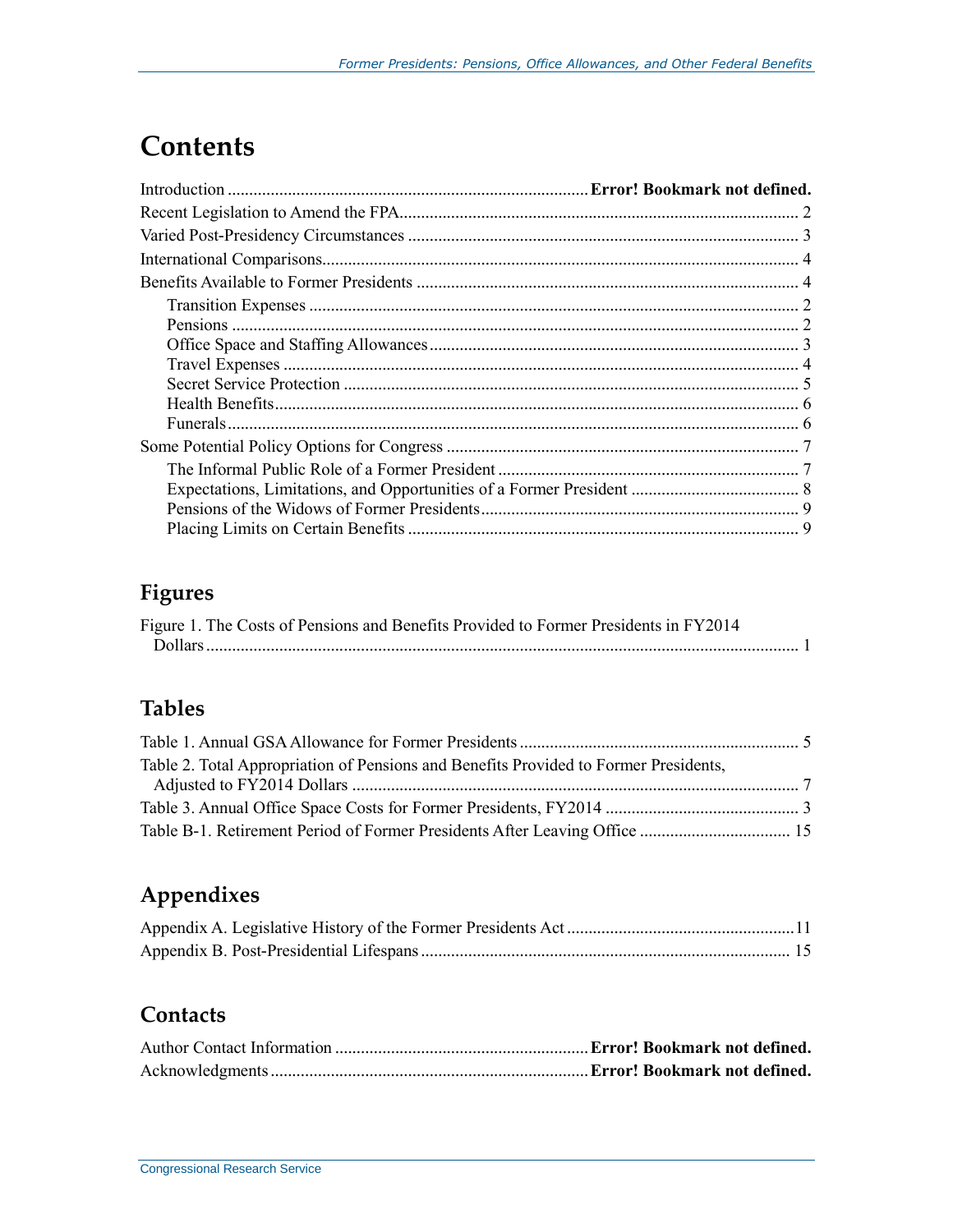## **Introduction**

Prior to 1958, U.S. Presidents who left office received no federal pension or other financial assistance. Some former Presidents—like Herbert Hoover and Andrew Jackson—returned to wealthy post-presidential lives. Other former Presidents—including Ulysses S. Grant and Harry S. Truman—struggled financially. Still others—including Andrew Johnson, John Quincy Adams, and William Howard Taft—served formally in the federal government after their presidencies.<sup>1</sup>

In 1958, prompted largely by former President Truman's financial difficulties, Congress enacted the Former Presidents Act (FPA; 3 U.S.C. §102 note). The FPA was designed to "maintain the dignity" of the office of the President by providing former Presidents—and their spouses—a pension and other benefits to help them respond to post-presidency mail and speaking requests, among other informal public duties often required of a former President and his spouse.<sup>2</sup> As administered by the General Services Administration (GSA), the act, as amended, provides former Presidents with a pension, funds for travel, office space, support staff, and mailing privileges.

According to the FPA, upon leaving office, former Presidents are to receive a pension that is equal to the pay for the head of an executive department (Executive Level I), which was \$203,700 in calendar year 2015. Executive Level I pay increased to  $$205,700$  in calendar year 2016.<sup>3</sup> The widow of a former President is authorized to receive an annual pension of \$20,000.

Currently, four former Presidents and one former First Lady receive pensions and benefits pursuant to the FPA.

The President's FY2017 budget request seeks \$3,865,000 in appropriations for expenditures for former Presidents, an increase of \$588,000 (17.9%) from the FY2016 appropriation level. The request includes language stating that the appropriation includes funding for "future former President Barack Obama."<sup>4</sup> President Obama's anticipated transition from incumbent to former President is scheduled to occur on January 20, 2017.

For FY2016, President Obama requested and received appropriations of \$3,277,000 for expenditures for former Presidents—an increase of \$25,000 from FY2015 appropriated levels (P.L. 114-92).

The FPA is not the only authority that provides benefits to a former President. For example, pursuant to the Presidential Transition Act (3 U.S.C. §102 note), an outgoing President is entitled to receive seven months of "transition" services and facilities to assist his transition to postpresidential life.<sup>5</sup> Federal law also provides former Presidents and their spouses lifetime Secret

<sup>&</sup>lt;sup>1</sup> President Andrew Johnson served as a Senator after his presidency. President Taft served as Chief Justice of the U.S. Supreme Court after his presidency. John Quincy Adams served nine terms in the House after his presidency. President Grover Cleveland can also be said to have won federal elected office after leaving the Presidency. He is the only President to serve non-consecutive terms. President Cleveland was first elected to the Presidency in 1884 and was inaugurated on March 4, 1885. After losing the 1888 election to Benjamin Harrison, President Cleveland won the 1892 election and was again inaugurated as President on March 4, 1893.

 $2$  This report uses masculine pronouns to refer to former Presidents because they have all been men.

 $3$  Appropriations for the Former Presidents Act are made for the fiscal year (October 1 through September 30 for each year). Pay increases for federal employees, in contrast, follow the calendar year. Former Presidents Act appropriations, therefore, must anticipate a potential pay increase that may begin three months into the fiscal year. Pension data provided later in this report includes costs incurred during both calendar year 2015 and 2016.

<sup>4</sup> Ibid.

<sup>&</sup>lt;sup>5</sup> This report provides some additional information on the transition benefits provided to the former President. For (continued...)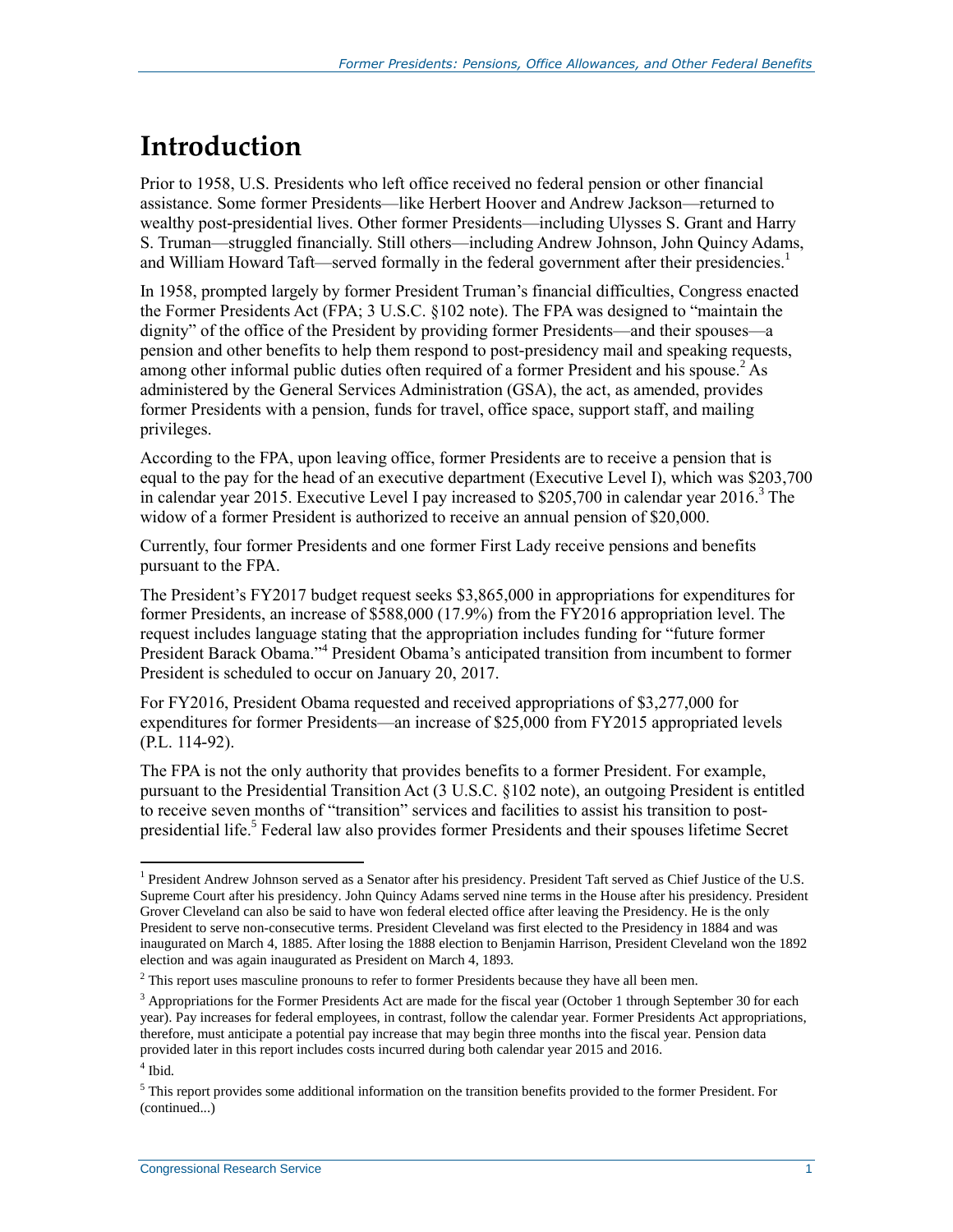Service protection.<sup>6</sup> In 1994, the law was amended to limit U.S. Secret Service coverage to 10 years for any President who entered office after January 1, 1997.<sup>7</sup> President George W. Bush and his wife Laura Bush would have been the first former President and first lady who faced this statutory limit.<sup>8</sup> The Former Presidents Protection Act of 2012 (P.L. 112-257), however, reinstated Secret Service protection for former Presidents and their spouses until their deaths.<sup>9</sup> The bill also reinstated Secret Service protection to the children of former Presidents until they are 16 years old. The bill was signed into law by President Barack H. Obama on January 10, 2013.

## **Recent Legislation to Amend the FPA**

On April 14, 2015, Representative Jason Chaffetz, Chairman of the House Committee on Oversight and Government Reform, introduced the Presidential Allowance Modernization Act (H.R. 1777). Senator Joni Ernst introduced similar bill (S. 1411) with an identical title on May 21, 2015. The bills, among other changes, seek to cap a former President's pension at \$200,000 removing the current pay link to that of Cabinet Secretaries. Both pieces of legislation seek to provide a former President an additional \$200,000 annual allowance to be used as he determined. Pursuant to H.R. 1777 and S. 1411, the values of a former President's pension and allowance would increase annually at the same percentage rate of increase authorized for benefits provided through the Title II of the Social Security Act (42 U.S.C. §401).

Additionally, the bills seek to remove other benefits currently provided to former Presidents, including those currently provided for travel, staff, and office expenses. Also, for every dollar a former President earned in each fiscal year that was in excess of \$400,000, both H.R. 1777 and S. 1411 would require that federal government-provided annual allowance be reduced by \$1. Further, if a former President held an elected position in the federal or District of Columbia governments, the bills would require that he forfeit his rights to a pension until he left office. H.R. 1777 And S. 1411 also seek to raise the pension available to the widow of a former President, from \$20,000 to \$100,000.

H.R. 1777 was referred to the House Committee on Oversight and Government Reform.<sup>10</sup> On May 19, 2015, the House Oversight and Government Reform Committee amended and reported H.R. 1777 in the nature of a substitute. The substitute language was nearly identical to H.R. 1777, as introduced, but did not include language that would have required a former President to forfeit the pension benefit while he served an elected position in the District of Columbia government.

<sup>(...</sup>continued)

analysis of the Presidential Transition Act, see CRS Report RS22979, *Presidential Transition Act: Provisions and Funding*, by Henry B. Hogue.

<sup>6</sup> 18 U.S.C. §3056.

 $7$  P.L. 103-329, §530(a).

<sup>8</sup> On September 26, 2008, legislation (P.L. 110-326; 122 Stat. 3560) that extends U.S. Secret Service protection to a Vice President, his or her spouse, and his or her children who are under 16 years old for up to six months after leaving office was enacted. Previous to the bill's enactment, Secret Service protection for a Vice President and his or her family was provided on an ad hoc basis.

<sup>&</sup>lt;sup>9</sup> Former first ladies maintain Secret Service protection until their deaths or divorce from the former President. If a former first lady outlives her husband, she either maintains Secret Services protection until her death or until she remarries.

<sup>&</sup>lt;sup>10</sup> Representative Chaffetz introduced bills identical to H.R. 1777 in the  $112^{th}$  Congress (H.R. 4093) and the  $113^{th}$ Congress (H.R. 248). Both bills were introduced and referred to the House Committee on Oversight and Government Reform. No further action was taken on either H.R. 4093 or H.R. 248.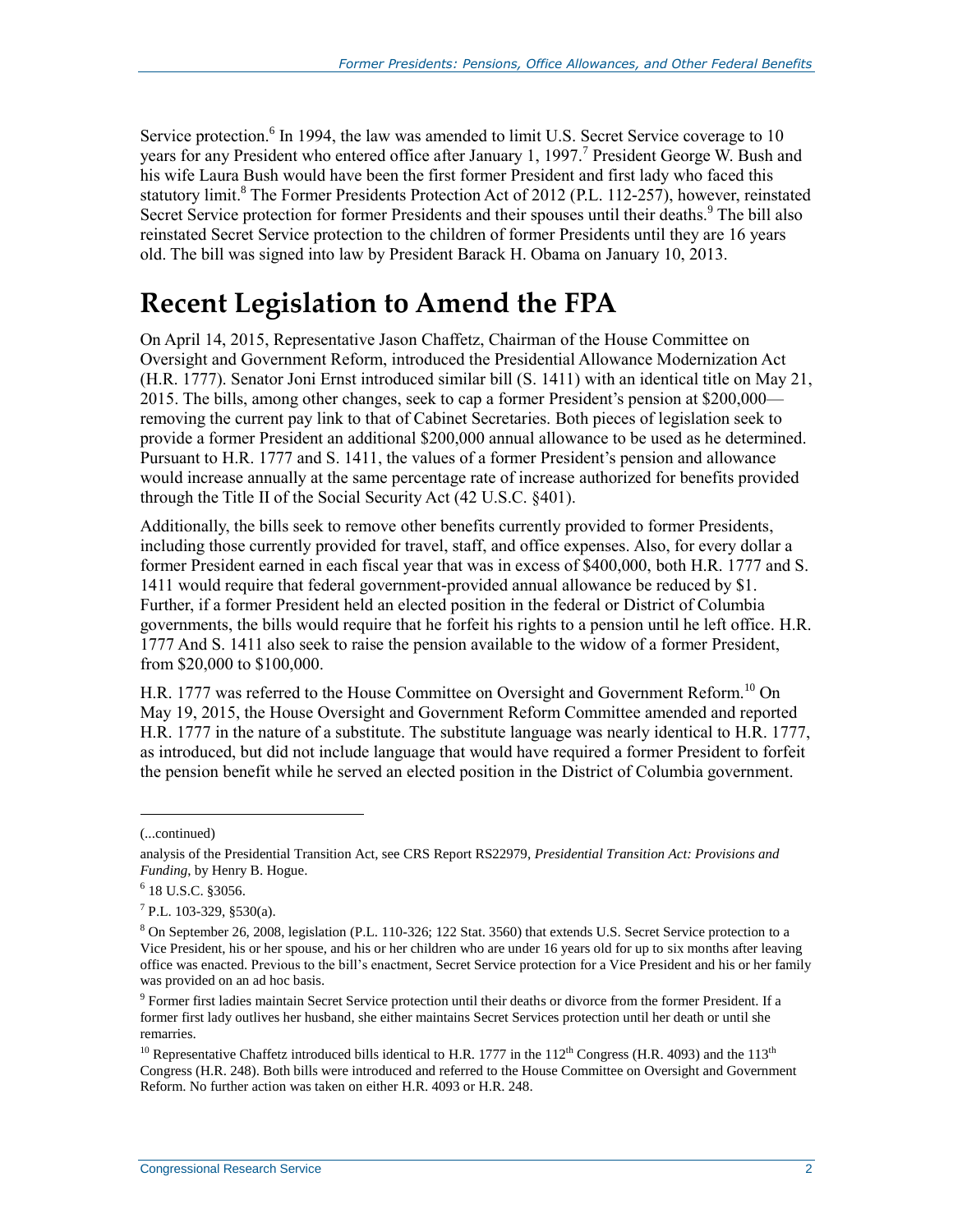At a May 19, 2015, markup of H.R. 1777 Representative Elijah Cummings, a co-sponsor of the bill, stated that "taxpayers should not have to pay for a former President's allowance if the former President is making a comfortable living earning more than \$400,000 a year after leaving office." $11$ 

In the report to accompany H.R. 1777, the House Committee on Oversight and Government Reform stated that "[u]pdating the pension and allowances provided to former Presidents who earn significant incomes is needed given the country's fiscal position."<sup>12</sup>

On June 22, 2015, the Congressional Budget Office released a score of H.R. 1777, as reported, that stated the legislation would reduce federal outlays by \$10 million from 2016 through 2020.<sup>13</sup> The score estimated that "at least two former Presidents would earn enough that they would not be eligible for an allowance beginning in 2016."<sup>14</sup> On January 11, 2016, H.R. 1777 passed the House. The next day, H.R. 1777 was received in the Senate and referred to the Senate Committee on Homeland Security and Governmental Affairs. No further action has been taken on H.R. 1777.

On February 10, 2016, S. 1411 was ordered to be favorably reported, as amended, by the Senate Committee on Homeland Security and Governmental Affairs. Among the amendments made at the markup were the inclusion of a provision clarifying that GSA would be required to work with the Secret Service to ensure that any reduction in benefits to the former President would not affect a former President's security. The amended bill also included a provision stating that office space leases for current former Presidents would not be affected by any reduction in benefits. In short, any reduction in benefits related directly to office space lease payments would not go into effect until the termination of an existing lease agreement. The amendments also removed the language that would have required a former President to forfeit the pension benefit while he served an elected position in the District of Columbia government. No further action has been taken on S. 1411.

## **Varied Post-Presidency Circumstances**

Some critics of the Former Presidents Act say it subsidizes Presidents who are not struggling financially.<sup>15</sup> In the 112<sup>th</sup> Congress (2011-2012), Representative Chaffetz, when introducing H.R. 4093, noted that while he did not want former presidents "living the remainder of their lives destitute," that "none of our former presidents are poor."<sup>16</sup> Others may argue that while a former President may not hold a formal public position, he remains a public figure even after he leaves office. When former President Harry S. Truman returned to Independence, MO following his presidential tenure, for example, he reportedly said it cost him \$30,000 a year to reply to mail and requests for speeches.<sup>17</sup> Some may argue that to cover such costs, a former President should be

<sup>13</sup> Congressional Budget Office, H.R. 1777 *Presidential Allowance Modernization Act*, Washington , DC, June 22, 2015, at https://www.cbo.gov/sites/default/files/114th-congress-2015-2016/costestimate/hr17770.pdf.

 $14$  Ibid., p. 2. The score does not state which two former Presidents are included in that estimate.

<sup>&</sup>lt;sup>11</sup> U.S. Congress, House Committee on Oversight and Government Reform, "May 19, 2015 – Business Meeting," at https://oversight.house.gov/markup/may-19-2015-business-meeting/, around 17:30.

<sup>12</sup> U.S. Congress, House Committee on Oversight and Government Reform, *Presidential Allowance Modernization Act*, report to accompany H.R. 1777,  $114<sup>th</sup> Cong.,  $1<sup>st</sup>$  sess., July 16, 2015, H.Rept. 114-209 (Washington: GPO, 2015), p. 4.$ 

<sup>&</sup>lt;sup>15</sup> See, for example, Representative Jason Chaffetz, "Reps. Chaffetz, Altmire, and Gowdy Introduce Cost-saving Presidential Allowance Modernization Act," press release, February 28, 2012, at http://chaffetz.house.gov/pressrelease/reps-chaffetz-altmire-and-gowdy-introduce-cost-saving-presidential-allowance.

 $^{16}$  Ibid.

<sup>17</sup> See, Dom Bonafede, "Life After the Oval Office: Caring For Ex-Presidents Can Cost a Bundle," *The National*  (continued...)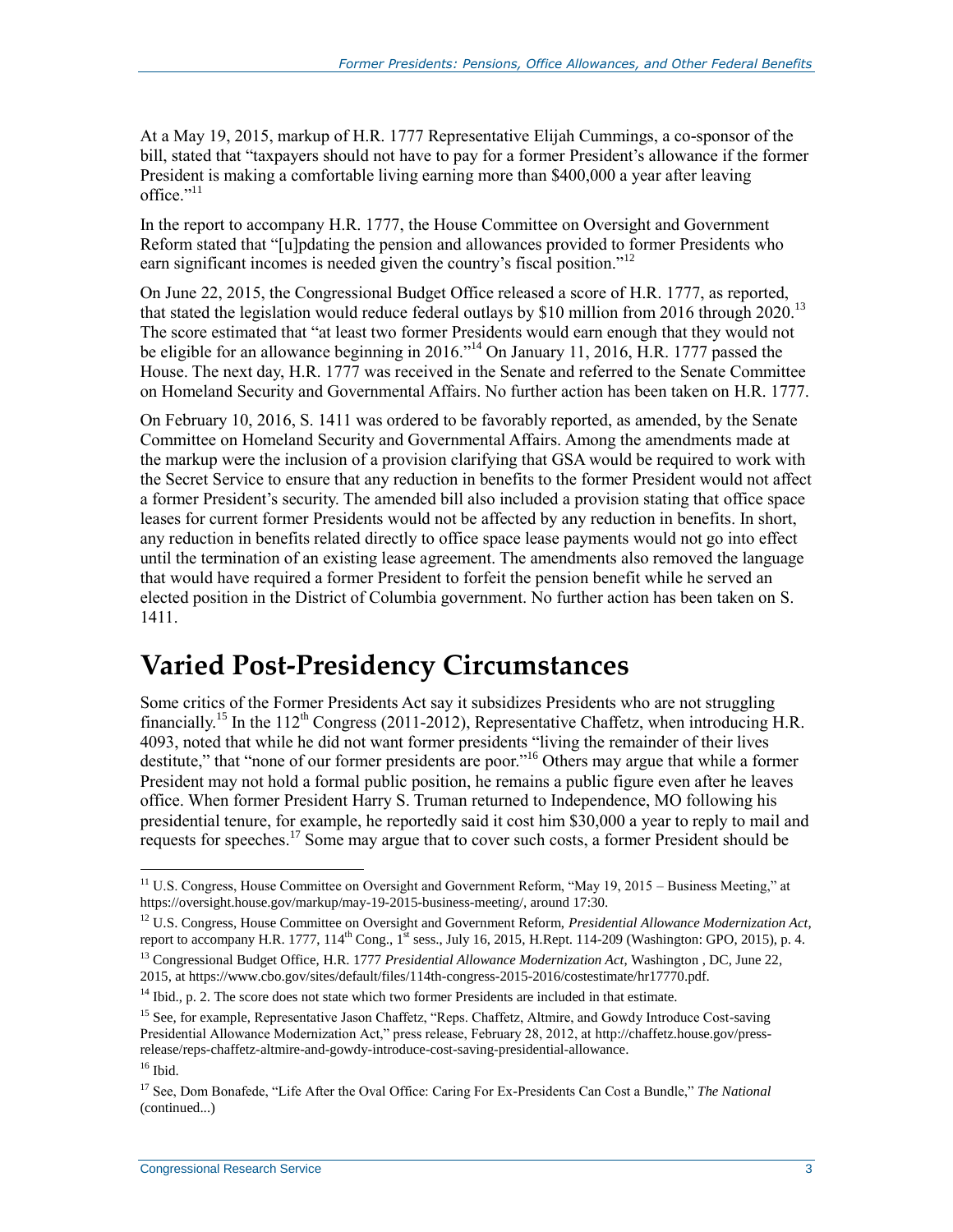provided a pension and benefits that permit him to perform duties that emerge as a result of his unofficial public status.

Former U.S. Presidents have returned to varied financial circumstances after leaving office. Some former Presidents created or returned to wealthy lives after the presidency. Others struggled financially. Contemporary former Presidents—like William J. Clinton and George W. Bush write memoirs, head foundations, and give public speeches. No current former President has claimed publicly to have significant financial concerns.

## **International Comparisons**

The United States is not the only country that pays a pension and provides other benefits to its former head of government. Since 2013 in Britain, all "great offices of state," including the Prime Minister, are on the ministerial pension scheme used for other members of Parliament, under the Parliamentary Contributory Pension Fund.<sup>18</sup> Since 2012 in Canada, the pension for a former Prime Minister is calculated as 3% of his or her salary multiplied by his or her years of service.<sup>19</sup> Pursuant to Canada's Pension Reform Act, a former prime minister appears to remain eligible for pension benefits as a former member of Parliament.<sup>20</sup>

## **Benefits Available to Former Presidents**

GSA is authorized by the FPA to provide limited funding for an office staff and "suitable office space, appropriately furnished and equipped,"<sup>21</sup> at a location within the United States designated by a former President, for the rest of his lifetime. In addition, each former President is authorized to receive a lifetime federal pension, travel funds, and franked mail privileges. Separate statutes provide U.S. Secret Service protection to former Presidents.<sup>22</sup> In 1961, the Comptroller General of the United States determined that the FPA also applies to office supplies, such as stationery and local and long distance telephone service. **[Table 1](#page-7-0)** shows the FY2015 GSA appropriation provided for former Presidents, disaggregated by category of expenditure.

The data in **[Table 1](#page-7-0)** show that in FY2015, that costs of providing benefits to more recent former Presidents is higher than for his predecessors. For example, in FY2015, George W. Bush, the former President who left office most recently (January 2009), had the highest annual pension

 $\overline{a}$ 

 $22$  10 U.S.C. 83056.

<sup>(...</sup>continued)

*Journal*, August 31, 1985, p. 1945.

<sup>&</sup>lt;sup>18</sup> The pension contribution and accrual rates for British members of Parliament vary based on certain decisions of the member. Djuna Thurley et al., House of Commons Library, "Public Service Pensions Bill, Bill No. 70 of 2012-13," October 16, 2012, pp. 66-68. Between 1937 and 2013, Britain's former prime ministers received a pension equal to half of their ministerial salary. They also received an office, secretarial support, and a car and driver. Djuna Thurley, House of Commons Library, "Pensions of ministers and senior office holders," October 18, 2012, pp. 13-15.

<sup>&</sup>lt;sup>19</sup> Bill C-46. The prime minister's pension is furthermore capped at two-thirds of the PM's salary.

 $^{20}$  In the parliamentary political system, the prime minister is also a member of Parliament. Pension Reform Act, R.S.C., 2012, c. 22, at http://www.parl.gc.ca/HousePublications/Publication.aspx?Language=E&Mode=1&DocId= 5811436&File=4. Previously, a prime minister was eligible to receive the same pension as a former member of Parliament and roughly two-thirds of his or her prime minister salary. (Members of Parliament Retiring Allowances Act, R.S.C. 1992, c. 46, s. 81). Under current Canadian law, members of Parliament must serve at least six years to be eligible for pension benefits. A prime minister must serve at least four years or be at least 65 years old to be eligible for pension benefits.

<sup>21</sup> 3 U.S.C. §102 note, "Former Presidents"; 72 Stat. 838.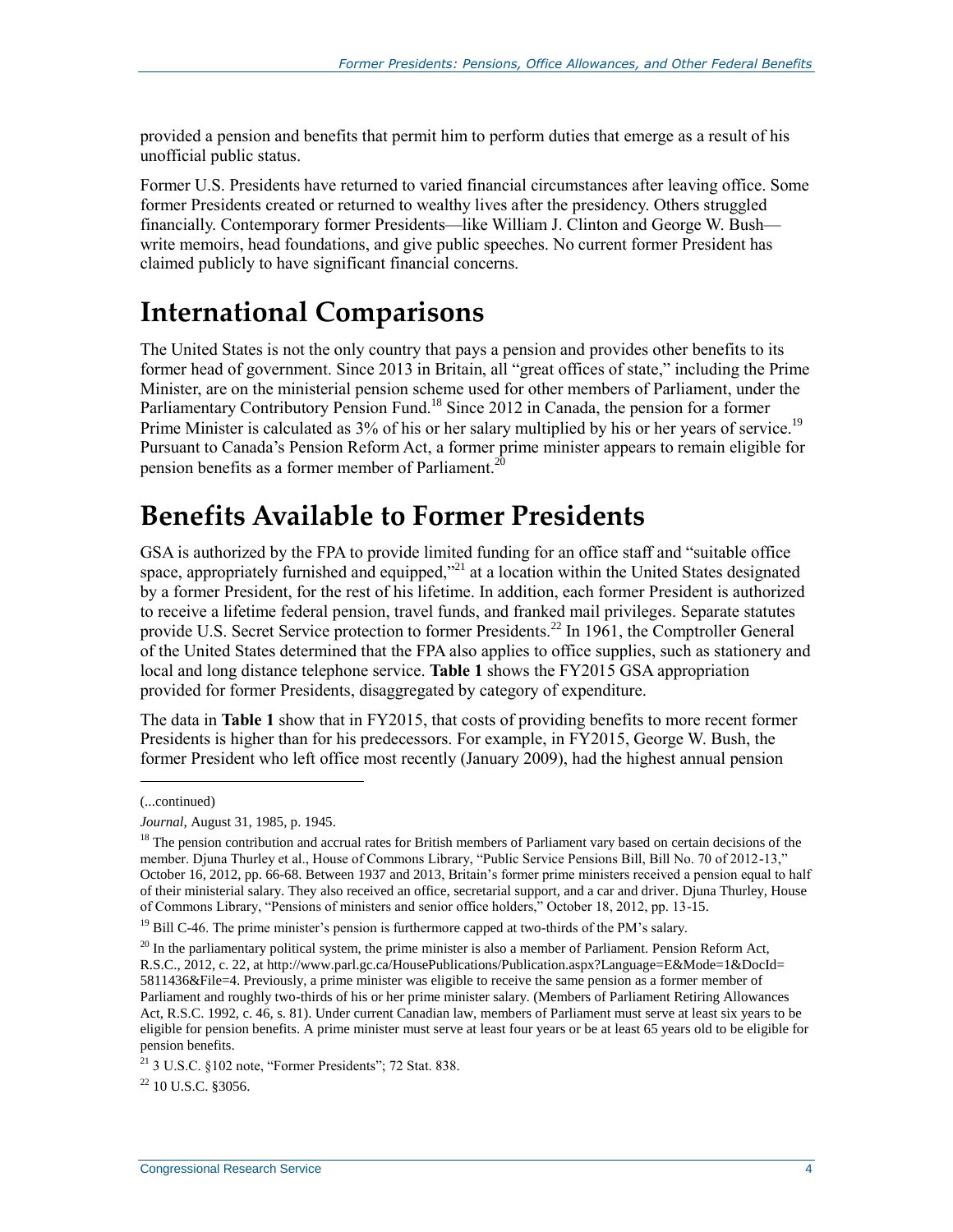and benefit costs among the four living former Presidents (\$1,098,000). Former President Jimmy Carter, the living former President with the longest tenure out of office (January 1981), drew the smallest pension and benefits (\$430,000). Also in FY2015, former Presidents William J. Clinton and George W. Bush received larger appropriations to pay for personnel benefits (\$119,000 and \$102,000, respectively) than former Presidents Jimmy Carter and George H.W. Bush received (\$0 for Carter and \$65,000 for George H.W. Bush). The pension and benefits paid to former Presidents George W. Bush and Clinton in FY2015, when added together, comprise 62.2% of all benefits paid to the four living former Presidents and the widows of the former Presidents.

In FY2015, office space rental payments were the highest category of cost for former Presidents George H.W. Bush, Clinton, and George W. Bush. As shown in **[Table 1](#page-7-0)**, former President George W. Bush received the highest FY2015 appropriation for office space  $(\$434,000)^{23}$  Former President Clinton's office space costs (\$429,000) were \$5,000 less than former President George W. Bush's costs, which was a reversal from FY2014. According to GSA, the appropriations provided for office space are estimates "based on prior year actual obligations and anticipated changes" to those obligations for the next fiscal year. As shown in **[Table 3](#page-13-0)**, the actual office space costs for the former Presidents are lower than the appropriations displayed in **[Table 1](#page-7-0)**. According to GSA, excess office space funds can be reallocated to other costs for former Presidents that were underestimated or unanticipated. If excess funding is not needed during the fiscal year, it is returned to the Department of Treasury. In addition to office space, pension costs have historically been a large share of federal appropriations. Pension costs were the highest category of spending for former President Carter in FY2015, while they were second only to office space for the other three living former presidents.

<span id="page-7-0"></span>

| <b>Allowance Type</b>           | Jimmy<br>Carter | George<br>H.W. Bush | William<br><b>Jefferson</b><br><b>Clinton</b> | George W.<br><b>Bush</b> | Widow<br><b>Nancy</b><br><b>Reagan</b> <sup>a</sup> | <b>Totals</b> |
|---------------------------------|-----------------|---------------------|-----------------------------------------------|--------------------------|-----------------------------------------------------|---------------|
| Personnel<br>Compensation       | \$0Ь            | \$96                | \$96                                          | \$96                     | \$0                                                 | \$288         |
| Personnel Benefits <sup>c</sup> | \$0             | \$65                | \$119                                         | \$102                    | \$0                                                 | \$286         |
| Pension <sup>d</sup>            | \$205           | \$205               | \$218 <sup>e</sup>                            | \$214 <sup>e</sup>       | \$0                                                 | \$842         |
| Travel                          | \$0             | \$56                | \$0                                           | \$10                     | \$0                                                 | \$66          |
| Office Spacef                   | \$112           | \$207               | \$429                                         | \$434                    | \$0                                                 | \$1,182       |
| Communications <sup>g</sup>     | \$15            | \$60                | \$11                                          | \$80                     | \$6                                                 | \$172         |
| Printing                        | \$1             | \$10                | \$9                                           | \$20                     | \$0                                                 | \$40          |
| Other Servicesh                 | \$96i           | \$62                | \$31                                          | \$64                     | \$0                                                 | \$253         |
| Supplies and<br>Materialsi      | \$1             | \$10                | \$3                                           | \$28                     | \$0                                                 | \$42          |
| Equipment <sup>k</sup>          | \$0             | \$23                | \$8                                           | \$50                     | \$0                                                 | \$81          |
| Totals                          | \$430           | \$794               | \$924                                         | \$1,098                  | \$6                                                 | \$3,252       |

#### **Table 1. Annual GSA Allowance for Former Presidents**

FY2015 Enacted Appropriation, in Thousands

<sup>23</sup> Greater detail on the office space and costs provided to each former President are provided in **[Table 3](#page-13-0)** later in this report. Information provided electronically to CRS by GSA on February 4, 2014.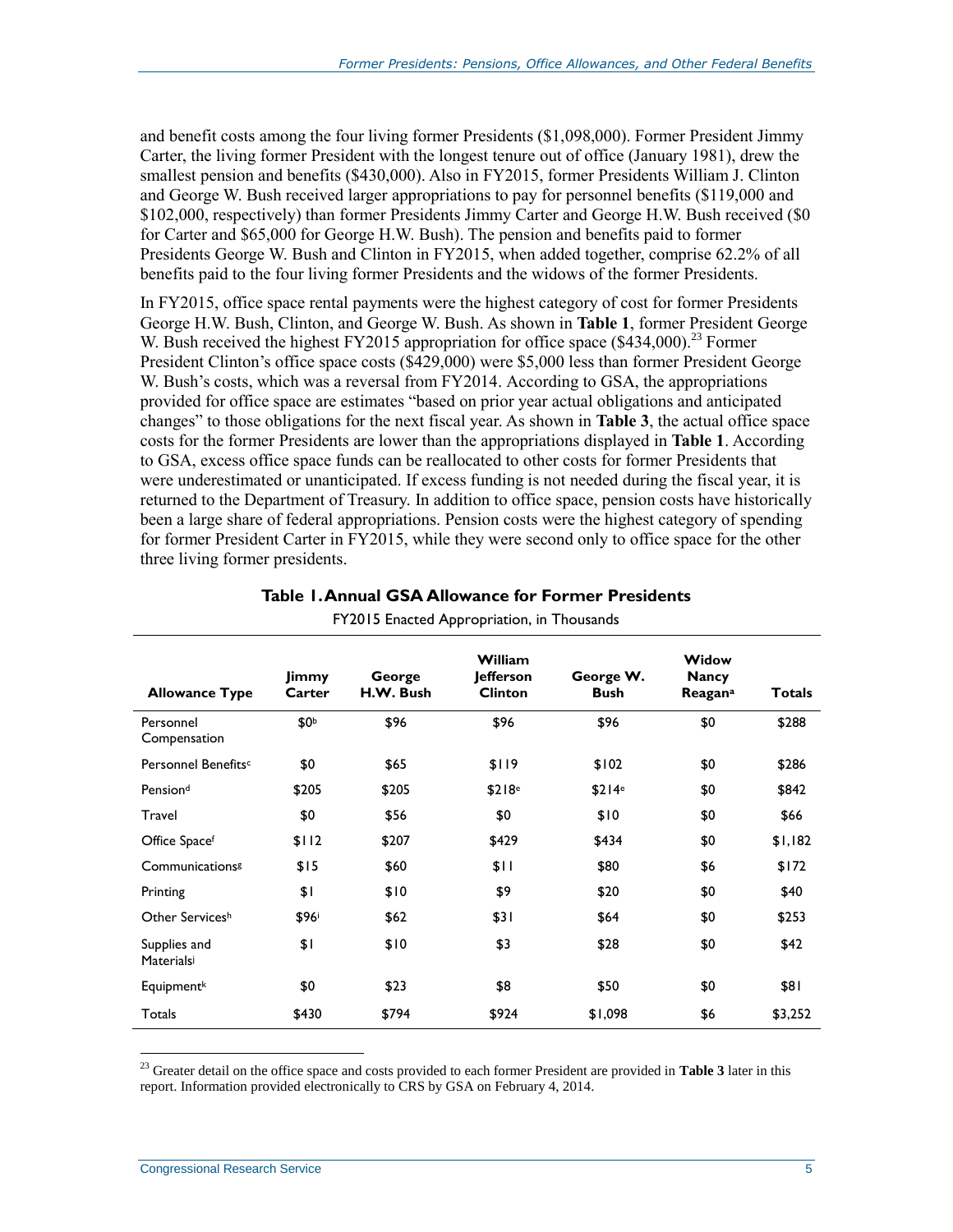**Source:** Data provided to CRS by the Office of the Budget, General Services Administration. On February 15, 2016, CRS requested appropriation data for FY2016. GSA had not responded to the request as of date of publication. Mrs. Nancy Reagan died on March 6, 2016. It is likely that her FY2016 pension was fully funded for FY2016, was paid out on a pro-rated basis until her death.

**Notes:** Data do not include costs for U.S. Secret Service protection, which are not made public and are not funded through appropriations to the General Services Administration.

- <span id="page-8-0"></span>a. Mrs. Nancy Reagan waived the widow's pension pursuant to P.L. 85-745, as amended. Mrs. Reagan, however, received franking privileges.
- <span id="page-8-1"></span>b. FY2013 was the first year that former President Jimmy Carter was not paid personnel funds through this particular account. According to GSA, however, former President Carter received personnel benefits of equal value "under a separate account ... outside of the GSA payroll system." Funding for former President Carter's personnel is included in his "Other Services" account. Information provided electronically to CRS by GSA on February 4, 2014.
- <span id="page-8-2"></span>c. Former Presidents Jimmy Carter and George H.W. Bush do not receive federal health benefits through FPA appropriations. According to a GSA legal opinion, former President Carter does not qualify for health benefits because he served only one term, which is less than the five-year period required for most former federal employees to receive health benefits. Although George H.W. Bush only served one term, his tenure in other federal positions permits him to receive health benefits through FPA. He has chosen not to accept those benefits.
- <span id="page-8-3"></span>d. According to GSA, the former Presidents' pension benefits include the pension and "related benefits." Information provided electronically to CRS by GSA on April 27, 2015.
- <span id="page-8-4"></span>e. GSA was uncertain why the pension benefits for William Jefferson Clinton and George W. Bush were higher than the statutory cap of Executive Level I pay (\$203,700 in calendar year 2015 and \$205,700 in calendar year 2016). Information provided to the authors via email on April 27, 2015. As noted in footnote d, however, the pension category includes "related benefits." It is possible that healthcare costs associated with former Presidents Clinton and Bush are included in this category.
- <span id="page-8-5"></span>f. According to GSA, the appropriations provided for office space are estimates "based on prior year actual obligations and anticipated changes" to those obligations for the next fiscal year. As shown in **[Table 3](#page-13-0)**, the actual office space costs for the former Presidents are much lower than the values provided in this table. According to GSA, these excess office space funds can be reallocated to other costs for former Presidents that were underestimated or unanticipated. If this excess funding is not needed during the fiscal year, it is returned to the Department of Treasury. Information provided electronically to CRS by GSA on February 4, 2014.
- <span id="page-8-6"></span>g. "Communications" includes cable, phone, and UPS/Fedex charges. Information provided electronically to CRS by GSA on April 27, 2015.
- <span id="page-8-7"></span>h. "Other Services" includes security payments to DHS for lease location, license and support hours for IQ contract, postage for frank mail, furniture moves, and disposal costs. Information provided electronically to CRS by GSA on April 27, 2015.
- <span id="page-8-8"></span>i. As noted in note b above, personnel costs for former President Carter are included in this account for FY2015.
- <span id="page-8-9"></span>j. "Supplies and Materials" include office supplies and subscriptions. Information provided electronically to CRS by GSA on April 27, 2015.
- <span id="page-8-10"></span>k. "Equipment" includes furniture or information technology hardware or software and the related installation costs. Information provided electronically to CRS by GSA on April 27, 2015.

**[Table 2](#page-9-0)** shows the costs of pension and benefits provided to former Presidents for the past 15 fiscal years.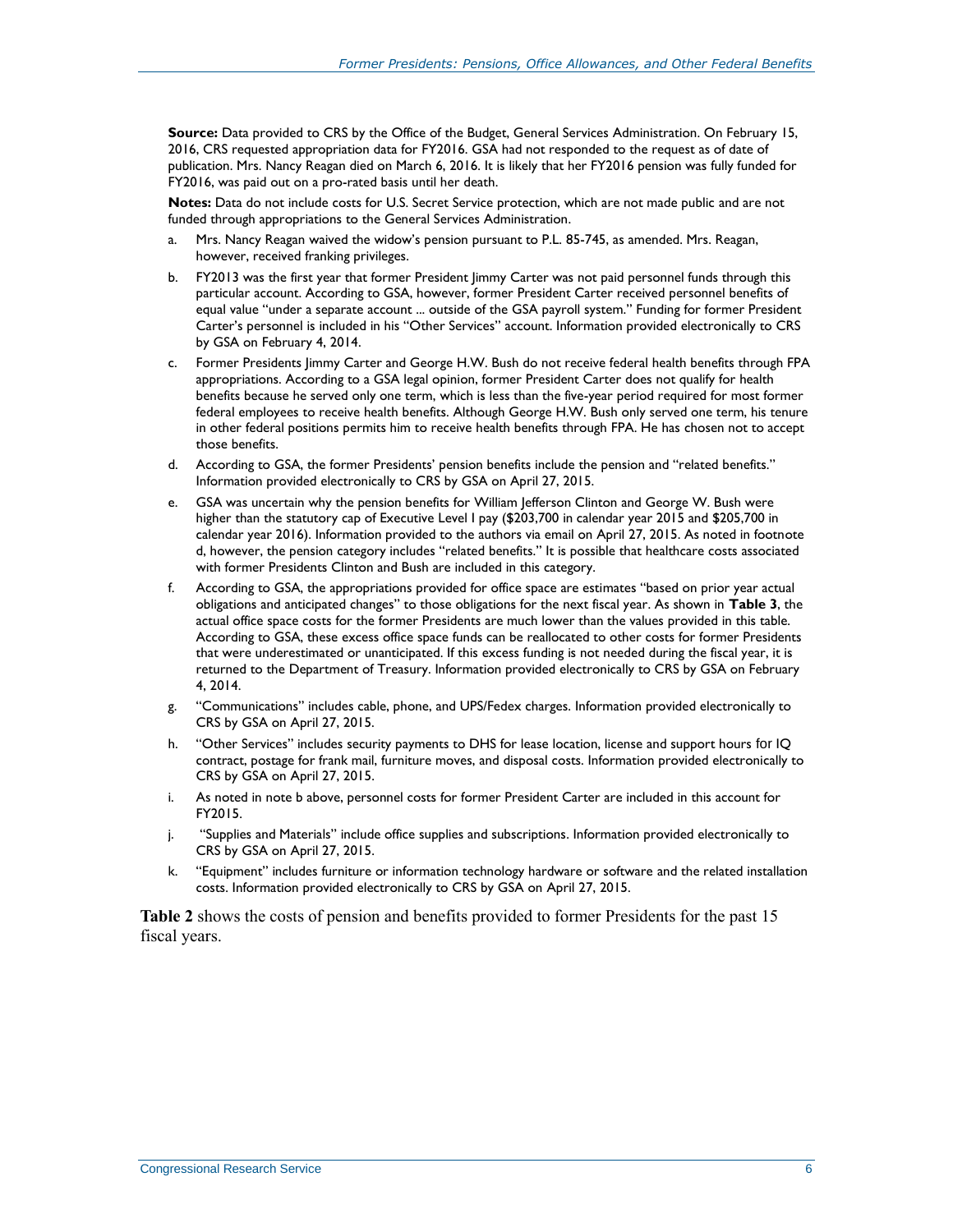<span id="page-9-0"></span>

| <b>Fiscal Year</b> | Gerald<br>Ford | <b>Jimmy Carter</b> | <b>Ronald</b><br>Reagan | George<br>H.W.<br><b>Bush</b> | William J.<br><b>Clinton</b> | George W.<br><b>Bush</b> | Widow<br>Ladybird<br>Johnson | Widow<br><b>Betty</b><br>Ford | Widow<br><b>Nancy</b><br>Reagan | <b>Totals</b> |
|--------------------|----------------|---------------------|-------------------------|-------------------------------|------------------------------|--------------------------|------------------------------|-------------------------------|---------------------------------|---------------|
| 2000               | \$648          | \$694               | \$948                   | \$764                         |                              |                          | \$30                         |                               |                                 | \$3,085       |
| 2001               | \$636          | \$680               | \$913                   | \$762                         | \$341                        |                          | \$29                         |                               |                                 | \$3,361       |
| 2002               | \$655          | \$669               | \$730                   | \$821                         | \$1,307                      |                          | \$29                         |                               |                                 | \$4,211       |
| 2003               | \$671          | \$654               | \$683                   | \$868                         | \$1,396                      |                          | \$28                         |                               |                                 | \$4,301       |
| 2004               | \$668          | \$634               | \$675                   | \$858                         | \$1,370                      |                          | \$28                         |                               |                                 | \$4,232       |
| 2005               | \$657          | \$609               | \$242                   | \$865                         | \$1,337                      |                          | \$27                         |                               | \$2                             | \$3,739       |
| 2006               | \$636          | \$591               |                         | \$855                         | \$1,320                      |                          | \$26                         |                               | \$7                             | \$3,435       |
| 2007               | \$618          | \$575               |                         | \$831                         | \$1,284                      |                          | \$25                         |                               | \$7                             | \$3,340       |
| 2008               |                | \$570               |                         | \$865                         | \$1,279                      |                          |                              | \$7                           | \$7                             | \$2,728       |
| 2009               |                | \$572               |                         | \$910                         | \$1,339                      | \$404                    |                              | \$8                           | \$8                             | \$3,241       |
| 2010               |                | \$563               |                         | \$902                         | \$1,183                      | \$1,420                  |                              | \$8                           | \$8                             | \$4,083       |
| 2011               |                | \$530               |                         | \$859                         | \$1,136                      | \$1,456                  |                              | \$7                           | \$7                             | \$3,996       |
| 2012               |                | \$535               |                         | \$869                         | \$1,010                      | \$1,362                  |                              |                               | \$14                            | \$3,790       |
| 2013e              |                | \$510               |                         | \$824                         | \$953                        | \$1,280                  |                              |                               | \$7                             | \$3,574       |
| 2014               |                | \$471               |                         | \$838                         | \$952                        | \$1,289                  |                              |                               | \$7                             | \$3,556       |
| 2015               |                | \$430               |                         | \$794                         | \$924                        | \$1,098                  |                              |                               | \$6                             | \$3,250       |
| <b>Totals</b>      | <b>\$5,189</b> | \$9,287             | \$4,190                 | \$13,486                      | \$17,132                     | \$8,308                  | \$222                        | \$29                          | \$80                            | \$57,921      |

**Table 2. Total Appropriation of Pensions and Benefits Provided to Former Presidents, Adjusted to FY2015 Dollars** FY2000 to FY2015, in Thousands

Source: Data provided to CRS by GSA. Previous fiscal year data has been provided to CRS annually over time. CRS calculated the adjusted dollar values using the data provided.

**Notes:** Adjusted costs are calculated using Bureau of Labor Statistics Consumer Price Index (CPI) annual averages. To calculate the inflation adjustment values, CRS divided the FY2015 CPI by the appropriate year's CPI rate (for example, the CPI rate for 2007 when calculating the adjusted dollar costs for 2007). CRS then multiplied that dividend by the nominal dollar amount provided to a former President in pension and benefits for each year. Values may not add up to the totals due to rounding. Table used for analysis can be found at http://www.bls.gov/cpi/cpid1512.pdf, Table 24, p. 74.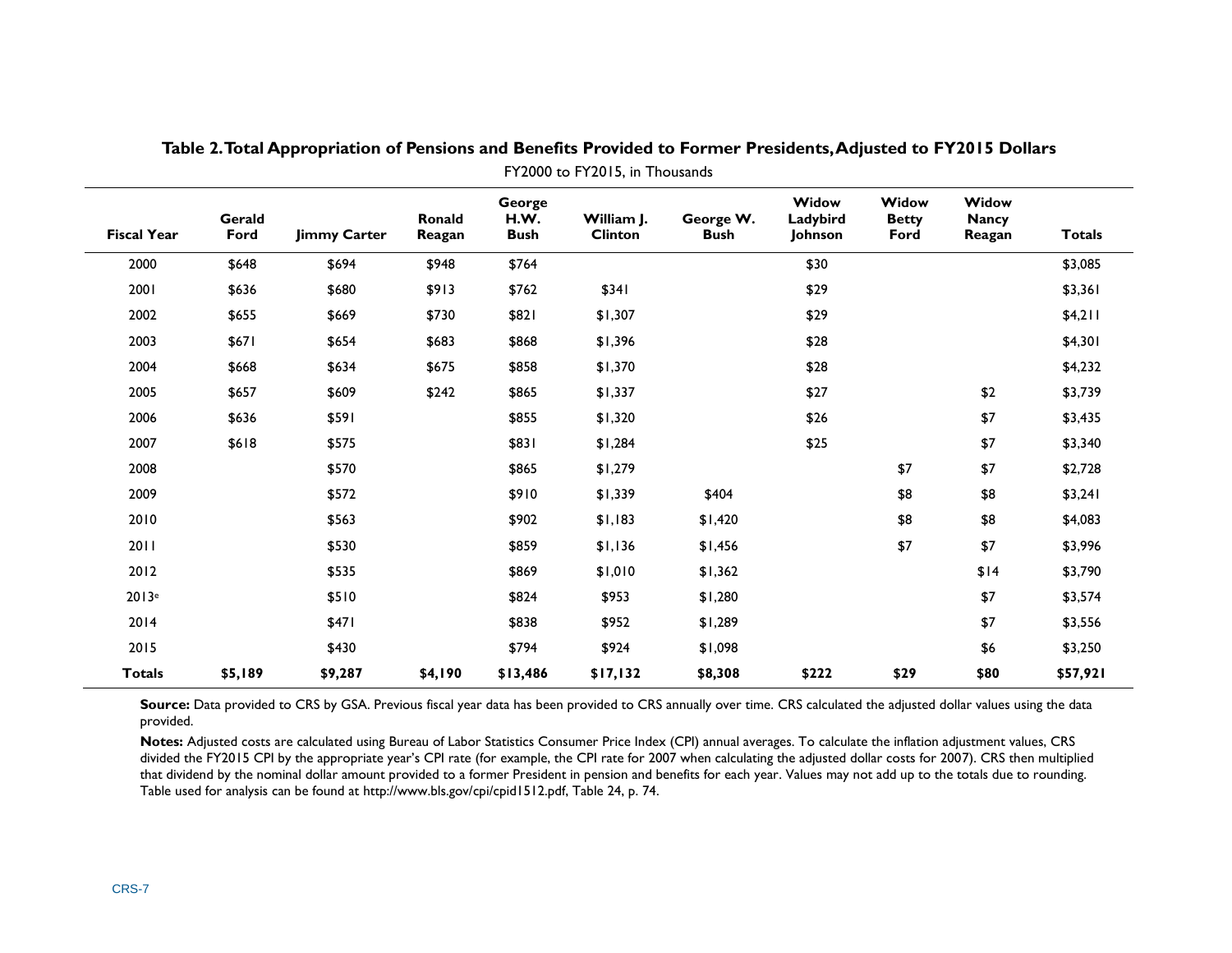- a. Former President Reagan died on June 5, 2004. The FY2005 allowance reflects costs associated with closing his office. Mrs. Nancy Reagan waived the widow's pension pursuant to P.L. 85-745, as amended. Mrs. Reagan, however, continues to receive franking privileges.
- b. Former President Ford died on December 26, 2006. The FY2007 allowance was used to fund the costs associated with closing Former President Ford's office. Mrs. Betty Ford waived the widow's pension pursuant to P.L. 85-745, as amended.
- c. Mrs. Ladybird Johnson died on July 11, 2007. Her allowance was fully funded in FY2007 and was paid out on a pro-rated basis until her death.
- d. Mrs. Ford died on July 8, 2011. Her allowance was fully funded in FY2011 and was paid out on a pro-rated basis until her death.
- e. According to GSA, FY2013 costs were lower than the three previous years because offices of the former Presidents "have chosen to reduce and limit their expenses" because of "sequestration" and "overall budget restrictions." Information provided electronically to the author on February 4, 2014. Additionally, costs for the former Presidents were lower in FY2013 because former President George W. Bush was no longer eligible for additional personnel compensation provided for by P.L. 95-138 (91 Stat. 1170). The law provides a former President additional personnel funding for the 30-month period that begins July 20 of the first year the former President left office. See U.S. General Accounting Office, GAO Report GAO-01-983, *Former Presidents: Office and Security Costs and Other Information*, September 2001, p. 16. The former President can hire as many employees as he would like, provided their aggregated pay does not exceed the \$150,000 cap.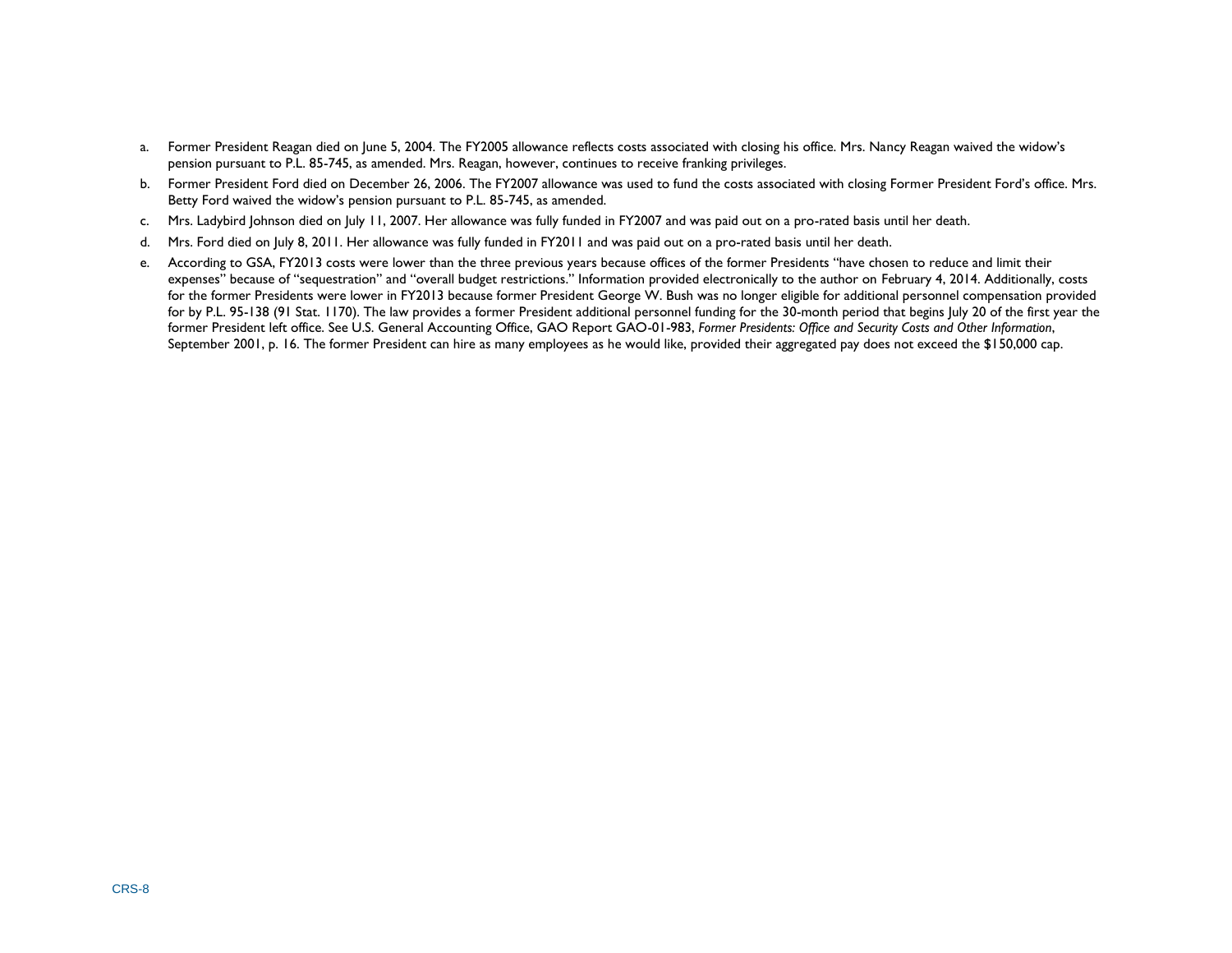The data indicate several trends. First, the aggregated adjusted value of pension and benefits provided to the former Presidents stayed relatively consistent from FY2000 through FY2001. From FY2001 to FY2002, the aggregated adjusted pension and benefits value increased 25.3% (from \$3,361,000 to \$4,211,000). The adjusted pensions remained above \$4,000,000 until FY2005, when they declined to an aggregated total of \$3,739,000. The total pensions continued to decline until they reached their lowest adjusted aggregated value in FY2008 (\$2,728,000). The aggregated pensions grew from FY2008 through FY2010, and then they declined from FY2011 to FY2015. When adjusted for inflation, FY2003 had the highest costs for pension and benefits (\$4,301,000) and FY2008 had the lowest costs (\$2,728,000).

Second, as shown in **[Figure 1](#page-11-0)**, despite the general trend toward overall increasing costs associated with providing pensions and benefits to former Presidents, the value of each individual former President's pension and benefits—when adjusted for inflation—has either declined or remained stable. George H.W. Bush is one exception to that trend. Between FY2000 and FY2015, George H.W. Bush's adjusted pension and benefits increased from \$790,000 in FY1999 to  $$794,000$  in FY2015.<sup>24</sup> The annual appropriation data suggests that federal funding for former presidents increases in the years immediately following the end of a president's term, as was the case for both FY2001-FY2002 and FY2009-FY2010.

#### <span id="page-11-0"></span>**Figure 1. The Costs of Pensions and Benefits Provided to Former Presidents in FY2015Dollars**



FY2000 to FY2015, in Thousands

**Source:** Data provided to CRS by GSA. CRS calculated the adjusted 2015 dollar values using the data provided. **Notes:** Adjusted costs are calculated using Bureau of Labor Statistics Consumer Price Index (CPI) annual averages. To calculate the inflation adjustment values, CRS divided the FY2015 CPI by the appropriate year's CPI rate (for example, the CPI rate for 2007 when calculating the adjusted dollar costs for 2007). CRS then

 $^{24}$  According to data from GSA, President George H.W. Bush's pension (Executive Level I pay), office space, and other costs have increased over the past 20 years.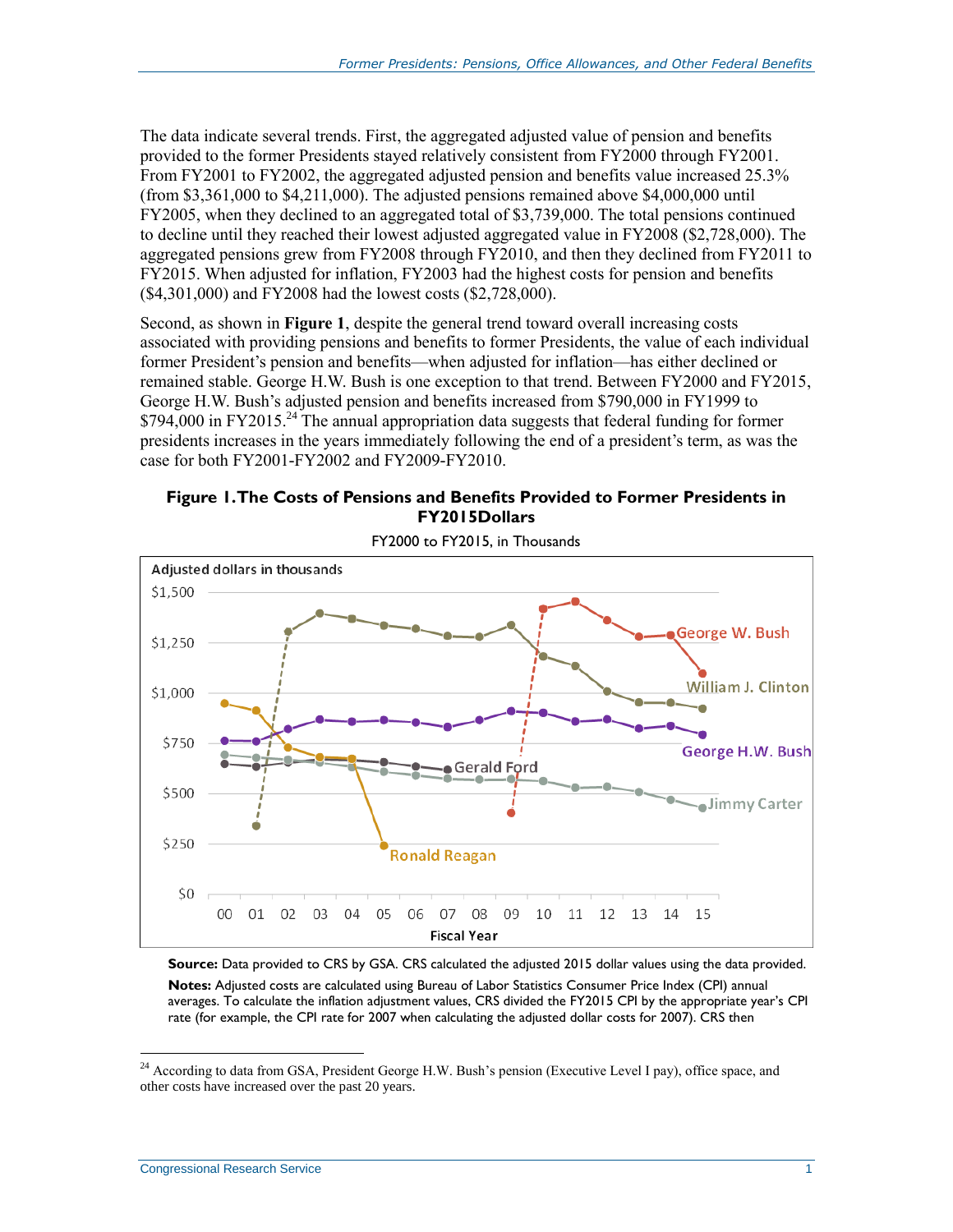multiplied that dividend by the nominal dollar amount provided to a former President in pension and benefits for each year. The table used for analysis can be found at http://www.bls.gov/cpi/cpid1502.pdf.

#### **Transition Expenses**

The Presidential Transition Act  $(PTA)$ ,<sup>25</sup> as amended, authorizes the Administrator of GSA to provide services and facilities to each outgoing President and Vice President, "for use in connection with winding up the affairs of his office," for a period "not to exceed seven months from 30 days before the date of the expiration of his term of office.<sup> $26$ </sup>

The PTA authorizes appropriations for specified activities during a presidential transition, including both those just mentioned and those in support of the incoming President and Vice President. The act authorizes "not more than \$3.5 million…for the purposes of providing services and facilities to the President-elect and Vice President-elect" and "not more than \$1.5 million…for the purposes of providing services and facilities to the former President and former Vice President."<sup>27</sup> In the event that the outgoing Vice President is becoming President, the PTA limits the authorized expenditures in this area.<sup>28</sup> The law also requires that the authorized amounts be adjusted for inflation "based on increases in the cost of transition services and expenses which have occurred in the years following the most recent Presidential transition."<sup>29</sup>

In FY2009, during which the most recent presidential transition occurred, \$8 million was appropriated.<sup>30</sup> In FY2013, the President's budget requested \$8.95 million for PTA-authorized purposes.

The President's FY2017 budget request seeks \$9.5 million for GSA to carry out the PTA. The President's budget request states that anticipated PTA expenses include \$1 million "for briefing personnel associated with the incoming administration."<sup>31</sup>

In addition to the \$9.5 million requested by GSA, for FY2017 the Executive Office of the President's Office of Administration requested \$7.6 million "for data migration services for processing of records of the department President and Vice President ... and for other transitionrelated administrative expenses."<sup>32</sup> This request is separate from the \$9.5 million.

<sup>25</sup> 3 U.S.C. §102 note; PTA. For more information, see CRS Report RS22979, *Presidential Transition Act: Provisions and Funding*, by Henry B. Hogue, *Presidential Transition Act: Provisions and Funding*, by Henry B. Hogue.

<sup>26</sup> Ibid., §4.

 $27$  Ibid., §6(a). According to General Accounting Office (now the Government Accountability Office) audits of Presidential Transition Act spending, the transition funds have been used to provide suitable office space, staff compensation, communications services, and printing and postage associated with the transition. See, for example, U.S. General Accounting Office, *Audit of Reagan Presidential Transition Expenditures*, GGD-81-50, March 2, 1981, p. 3, at http://gao.gov/assets/140/134036.pdf; and U.S. General Accounting Office, *Audit of Ford-Carter Presidential Transition Expenses*, GGD-78-36, December 23, 1977, pp. 2-3, at http://gao.gov/assets/130/122685.pdf.

 $28$  Ibid.

 $29$  Ibid.,  $§6(b)$ .

<sup>30</sup> P.L. 111-8; 123 Stat. 643.

<sup>&</sup>lt;sup>31</sup> U.S. Office of Management and Budget, *The Budget for Fiscal Year 2017*, commonly referred to as the President's budget request, Washington, DC, February 2016, pp. 1178-1179, at https://www.whitehouse.gov/sites/default/files/ omb/budget/fy2017/assets/gsa.pdf.

<sup>&</sup>lt;sup>32</sup> Executive Office of the President, *Congressional Budget Submission: Fiscal Year 2017*, Washington, DC, 2016, pp. AS-3, at https://www.whitehouse.gov/sites/default/files/docs/fy2017eopbudgetfinalelectronic.pdf.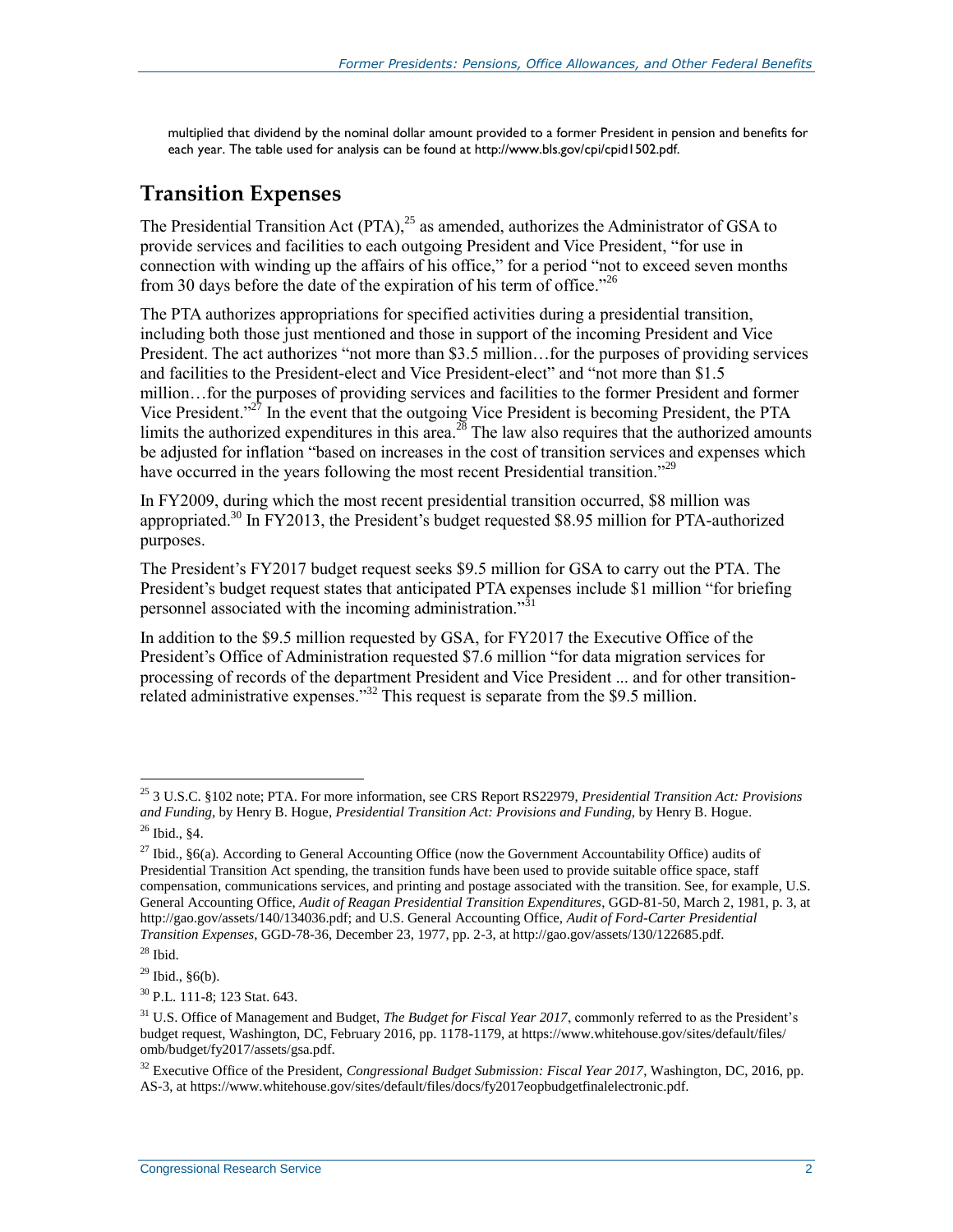#### **Pensions**

The FPA, as amended, requires the federal government to provide for each former President a taxable pension that is equal to the annual rate of basic pay for the head of an executive department (Executive Level I), which was \$203,700 for calendar year 2015. Executive Level I pay was increased to \$205,700 for calendar year 2016. The pension begins immediately upon a President's departure from office at noon on Inauguration Day, January 20. The Secretary of the Treasury disburses the monthly pensions.

The FPA does not address whether a President who resigns from office is eligible to receive pension benefits and other allowances. Following a 1974 precedent set by the Department of Justice concerning President Richard Nixon's resignation from office, however, a President who resigns before his official term of office expires would be entitled to the same lifetime pension and benefits that are authorized for a President who completes his term. Former President Nixon, therefore, did receive a pension and other benefits. There is no precedent pertaining to whether a President who is removed from office following impeachment by the House and conviction in the Senate is entitled to his pension and related benefits.<sup>33</sup>

### **Office Space and Staffing Allowances**

GSA is authorized to provide "suitable office space, appropriately furnished and equipped" at any location within the United States selected by a former President.<sup>34</sup> This location does not need to be connected to any other facility related to the President, including the official Presidential Library or museums maintained by private foundations. The funding for this provision becomes effective six months after the expiration of a President's term of office. The FPA does not provide specifications or limitations pertaining to the size or location of a former President's office space. Since a former President's pension is comparable to the salary of the head of an executive branch agency, GSA has historically applied "the cabinet-level office standard" for the quality of a former President's office space, equipment, and supplies.<sup>35</sup> Office space costs for the living former Presidents are shown in **[Table 3](#page-13-0)**.

<span id="page-13-0"></span>

| <b>Former President</b>   | Location     | <b>Square Feet</b> | Cost      |  |
|---------------------------|--------------|--------------------|-----------|--|
| Jimmy Carter <sup>a</sup> | Atlanta, GA  | 7,070              | \$109,439 |  |
| George H.W. Bush          | Houston, TX  | 5.379              | \$179,691 |  |
| William J. Clinton        | New York, NY | 8,300              | \$414,380 |  |
| George W. Bush            | Dallas, TX   | 8.237              | \$420,506 |  |

**Table 3. Annual Office Space Costs for Former Presidents, FY2015**

**Source:** Data provided to CRS by GSA on January 1, 2014. GSA confirmed on April 28, 2015, that these office locations are still being used during FY2015.

<sup>&</sup>lt;sup>33</sup> U.S. Department of Justice, Office of Assistant Attorney General, letter to the Administrator of the General Services Administration from Mary C. Lawton, Acting Assistant Attorney General, Office of Legal Counsel, Washington, DC, August 15, 1974.

<sup>34</sup> 3 U.S.C. §102 note. See also U.S. General Accounting Office, GAO Report GAO-01-983, *Former Presidents: Office and Security Costs and Other Information*, September 2001, p. 9 at http://www.gao.gov/new.items/d01983.pdf.

<sup>35</sup> U.S. General Accounting Office, *Costs Associated with Former Presidents and Their Dependents*, GAO/GGD-85- 68, September 26, 1985, p. 6, at http://www.gao.gov/assets/150/143450.pdf. GAO does not clarify what the Cabinetlevel office standard is.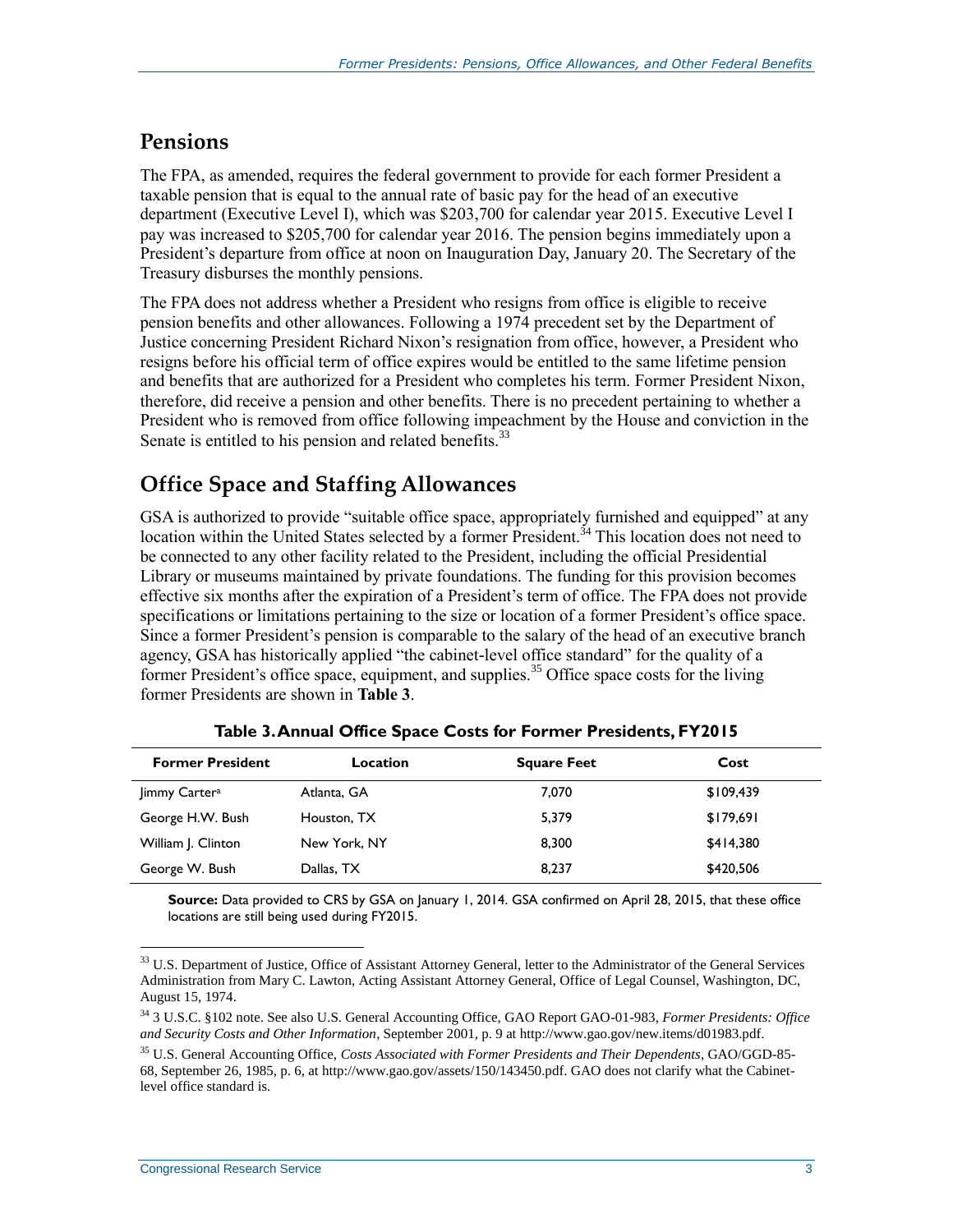**Note:** These data are actual office space costs, and may not be equal to the appropriated costs for the office space provided in **[Table 1](#page-7-0)**.

<span id="page-14-0"></span>a. President Carter's office is located in Carter Presidential Center campus, which also houses the Carter Library. However, the office is maintained in a separate building on the campus.

Six months after a President leaves office, provisions of the FPA, as amended, authorize the GSA Administrator to fund an office staff.<sup>36</sup> During the first 30-month period when a former President is entitled to assistance under the FPA, the total annual basic compensation for his "staff assistance" cannot exceed  $$150,000$ .<sup>37</sup> Thereafter, the aggregate rates of staff compensation for a former President cannot exceed \$96,000 annually.<sup>38</sup> The maximum annual rate of compensation for any one staff member cannot exceed the pay provided at Level II of the Executive Schedule, which was \$183,300 in 2015 and \$185,100 in  $2016$ .<sup>39</sup> Despite these limits, a former President is permitted to supplement staff compensation or to hire additional staff using private funds.<sup>40</sup>

According to a GSA legal opinion written on December 15, 1972, the office of a former President may continue to operate after the former President's death for a "reasonable period of time." The GSA Administrator has historically provided office staff up to six months from the date of the former President's death to complete unfinished business and to close the office. The office's closure date must be approved by the GSA Administrator.<sup>41</sup>

#### **Travel Expenses**

 $\overline{a}$ 

In 1968, the FPA was amended to authorize GSA to make funds available to a former President, and no more than two members of his staff, for official travel and related expenses. The FPA caps appropriations at \$1 million for "security and travel related expenses" of a former President.<sup>42</sup> The security and travel expenses of a former First Lady are authorized up to \$500,000 per year, pursuant to the law. GSA makes the final determination on appropriate costs for travel expenses.<sup>43</sup>

<sup>&</sup>lt;sup>36</sup> The Presidential Transition Act, as amended (3 U.S.C. §102 note, PTA) provides office benefits for the first six months after a former President leaves office. FPA office and staff benefits, therefore, begin six months after the former President has left office—when the transition benefits cease.

<sup>&</sup>lt;sup>37</sup> Ibid. The separate \$150,000 compensation level for the initial 30-month period was established in 1977 (P.L. 95-138; 91 Stat. 1170). The 30-month period begins July  $20<sup>th</sup>$  of the first year the former President leaves office. See U.S. General Accounting Office, GAO Report GAO-01-983, *Former Presidents: Office and Security Costs and Other Information*, September 2001, p. 16. The former President can hire as many employees as he would like, provided their aggregated pay does not exceed the \$150,000 cap.

<sup>&</sup>lt;sup>38</sup> In 1964, the FPA was amended to increase the aggregate rates of staff compensation from \$50,000 to \$65,000 (P.L. 88-426; 78 Stat. 412); to \$80,000 in 1967 (P.L. 90-206; 81 Stat. 642); and to \$96,000 in 1970 (84 Stat. 198).

<sup>&</sup>lt;sup>39</sup> 3 U.S.C. §102 note, "Former Presidents" (b). According to a GAO report, staff members of a former President "can receive federal compensation, [but] they are not considered federal employees. They are, however, eligible for certain federal benefits such as retirement and health insurance." See U.S. General Accounting Office, GAO Report GAO-01- 983, *Former Presidents: Office and Security Costs and Other Information*, September 2001, p. 16. The 2014 Executive Schedule is available at U.S. Office of Personnel Management, "Salary Table No.2014-EX," at http://www.opm.gov/ policy-data-oversight/pay-leave/salaries-wages/salary-tables/pdf/2014/EX.pdf.

 $^{40}$  A former President must use personal or private foundation funds to pay staff if the cost is greater than the \$96,000 statutory cap.

<sup>&</sup>lt;sup>41</sup> Information provided electronically to CRS from GSA on August 8, 2008.

<sup>42</sup> 3 U.S.C. §102 note, "Former Presidents" (g).

 $43$  FY1969 Supplemental Appropriations Act (P.L. 90-608; 82 Stat. 1192).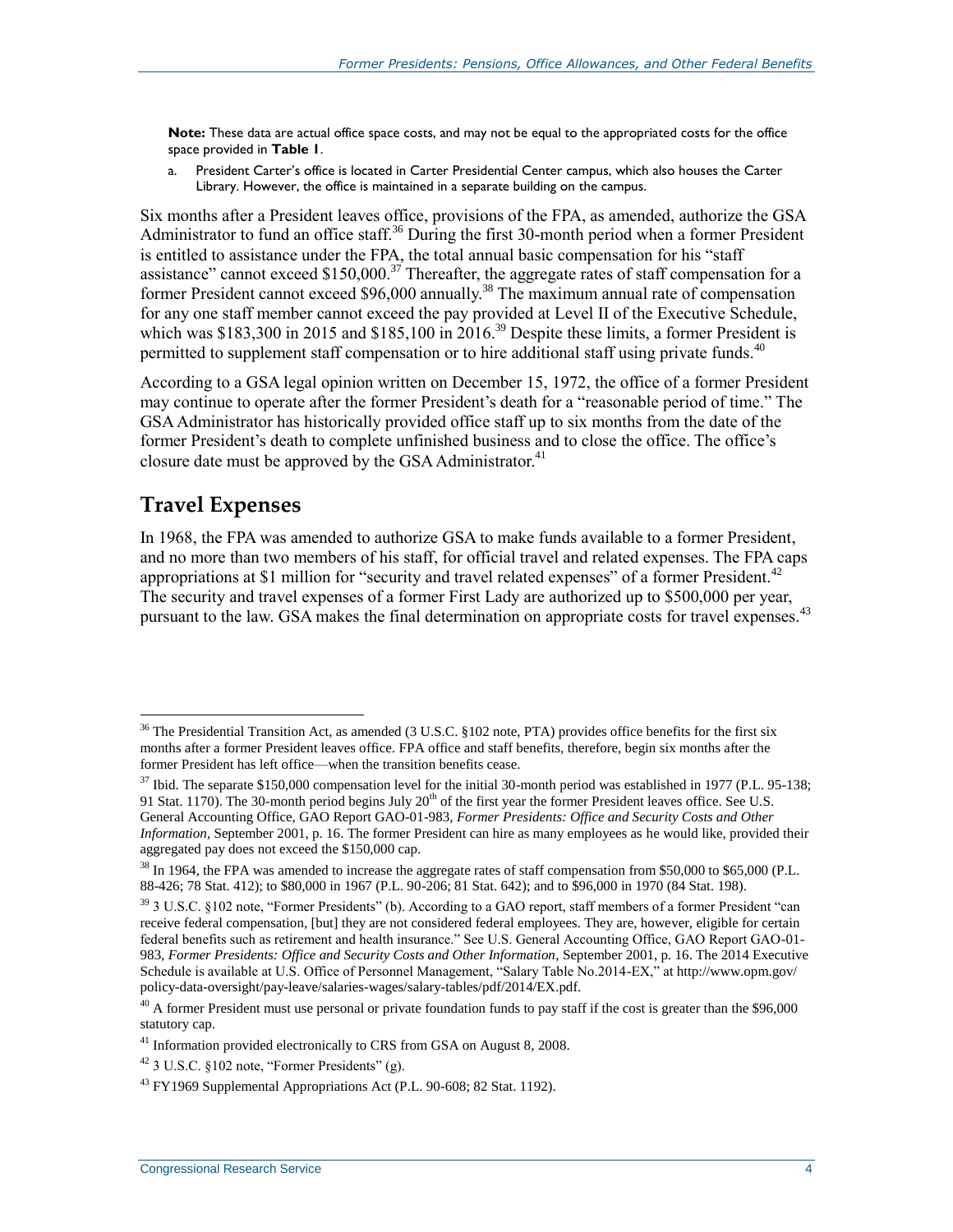#### **Secret Service Protection<sup>44</sup>**

The Secret Service provides lifetime protection to former Presidents.<sup>45</sup> Former Presidents' spouses also receive protection until one of two events occurs: divorce from the former President or death of the former President followed by remarriage.<sup>46</sup> Protection for a former President's children is available until they reach the age of  $16<sup>47</sup>$  Legislation enacted in 1984 allows former Presidents or their dependents to decline Secret Service protection.<sup>48</sup> Former Vice Presidents, their spouses, and children under the age of 16 are authorized to receive Secret Service Protection for six months after they leave office.<sup>49</sup>

The FY1995 Treasury, Postal Service, and General Government Appropriations Act<sup>50</sup> amended 18 U.S.C. §3056 to limit protection to 10 years for former Presidents who began serving after January 1, 1997, and their spouses.<sup>51</sup> Former President George W. Bush and his wife Laura Bush would have been the first former President and First Lady affected by this statutory limit. On January 10, 2013, however, President Obama signed into law the Former Presidents Protection Act of 2012 (P.L. 112-257), which reinstated lifetime Secret Service protection for all former Presidents and their spouses. The Secretary of Homeland Security is authorized to direct the Secret Service to provide temporary protection to a former President or his spouse at any time.<sup>52</sup>

Currently, former First Lady Nancy Reagan and former Presidents Jimmy Carter, George H. W. Bush, William J. Clinton, and George W. Bush, and their wives receive Secret Service protection.<sup>53</sup> The costs of providing protection for former Presidents and their spouses are funded through the budget of the Secret Service, as opposed to GSA. The Secret Service does not publicly disclose protection costs or details for security reasons.<sup>54</sup>

<sup>48</sup> P.L. 98-587; 98 Stat. 3110.

<sup>&</sup>lt;sup>44</sup> For more information on the Secret Service and their protection of former Presidents and other officials, see CRS Report RL34603, *The U.S. Secret Service: History and Missions*, by Shawn Reese.

<sup>45</sup> 18 U.S.C. §3056. The original statute (P.L. 87-829; 76 Stat. 956) limited Secret Service protection to "a reasonable period after he leaves office." The following year, 1963, a new statute (P.L. 88-195; 77 Stat. 348) authorized the Secret Service to protect Jacqueline Kennedy, the widow of President John F. Kennedy, and their two children for "not in excess of two years."

<sup>&</sup>lt;sup>46</sup> If a President dies while in office, a spouse may receive Secret Service protection for one year. 18 U.S.C.  $§3056(3)(B).$ 

<sup>&</sup>lt;sup>47</sup> In 1965, the FPA was amended (P.L. 89-186; 79 Stat. 791) to provide "protection of the person of a former President and his wife during his lifetime and the person of a widow and minor children of a former President for a period of four years after he leaves or dies in office."

<sup>49</sup> P.L. 110-326; 122 Stat. 3560.

<sup>50</sup> P.L. 103-329; 108 Stat. 2413.

<sup>&</sup>lt;sup>51</sup> The 10-year limit on Secret Service protection applied to former Presidents' spouses unless Secret Service protection was terminated earlier because the spouse divorced the former President or the spouse remarried following the death of the former President.

<sup>52</sup> 18 U.S.C. §3056. Pursuant to 18 U.S.C. §879, a person who makes threats against a former President or his immediate family member can be fined or imprisoned for up to five years.

 $53$  Former President Richard Nixon discontinued Secret Service protection for himself and his wife, Pat, more than 10 years after his resignation from office. See Philip H. Melanson, *The Secret Service: The Hidden History of an Enigmatic Agency* (New York, NY: Carroll & Graff, 2005), p. 163.

<sup>&</sup>lt;sup>54</sup> Information provided via telephone from the Secret Service to the author on February 11, 2013. Total Secret Service appropriations for protection of "persons and facilities" is available in CRS Report RL34603, *The U.S. Secret Service: History and Missions*, by Shawn Reese, p. 4.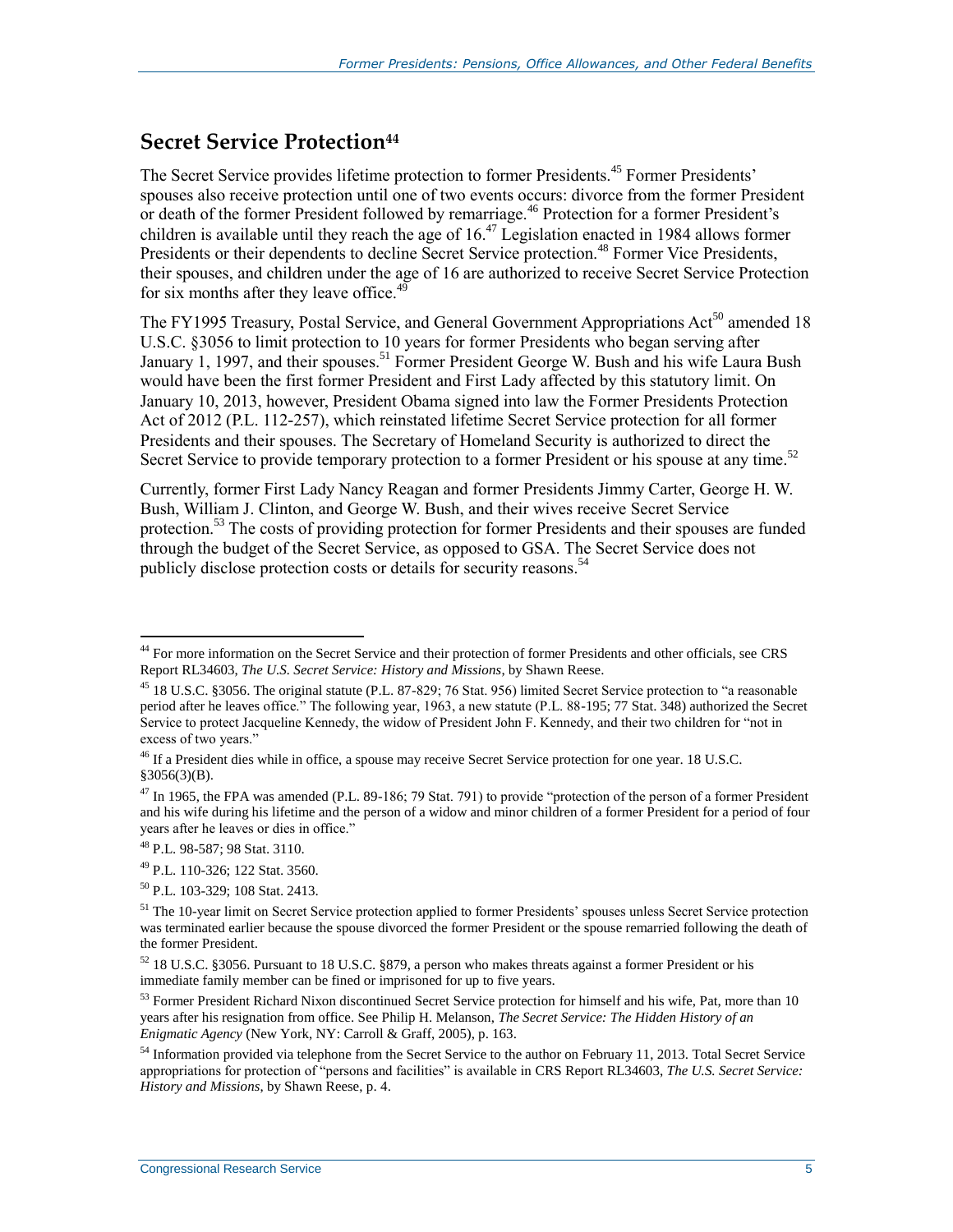### **Health Benefits**

No statutes explicitly govern the payment of health benefits for former Presidents. Generally, however, former federal employees must be enrolled in the Federal Employees Health Benefits program for five years to qualify for health benefits.<sup>55</sup> GSA, historically, has interpreted similar service requirements for a former President to qualify as a federal annuitant.<sup>56</sup>

Presidential terms are four years. Jimmy Carter served a single presidential term, and, therefore, does not qualify for federally funded health benefits. Although George H.W. Bush served only one term as President, he is entitled to federal health benefits because of his extensive federal service in other positions, including Member of Congress, Director of Central Intelligence, Ambassador to the United Nations, and Vice President. While former President George H.W. Bush is eligible for federal health benefits, he opts not to receive them.<sup>57</sup> Since former President Clinton served two presidential terms and receives a monthly pension, GSA's position is that he qualifies for federal health benefits. George W. Bush is eligible for and receives federal health benefits<sup>58</sup>

### **Funerals**

The incumbent President is charged with officially announcing the death of a former President by presidential proclamation and ordering the U.S. flags on all federal buildings to be flown at halfstaff for 30 days (4 U.S.C. §7(m)). Former Presidents are entitled to an official state funeral, including traditions and requirements determined by the armed forces.<sup>59</sup>

According to state funeral policy, the incumbent President must notify Congress that the former President had requested a state funeral, and then set a date for the ceremony. The Secretary of Defense is then designated as the representative of the incumbent President for the purpose of making all state funeral arrangements in Washington, DC. The Secretary of Defense may designate the Secretary of the Army as his personal representative, who may then delegate to the commanding general of the U.S. Military District of Washington (MDW) the overall authority for planning and implementing the funeral arrangements within Washington, DC and elsewhere. $60$ 

The former President's funeral plans are to be collected by those making the arrangements, and an aide is to be assigned to assist the former President's next of kin. Certain military honors and traditions may be extended by the military, based on the wishes and requests made by the former President's surviving family members.<sup>61</sup> A guard of honor, which is composed of members from each of the armed forces, attends to the former President's remains. If a former President dies outside of Washington, DC, arrangements are made to return his remains to the District.

 $\overline{a}$ <sup>55</sup> 5 U.S.C. §8905(a).

<sup>56</sup> Defined in 5 U.S.C. §8901(3).

 $57$  Former President George H.W. Bush is eligible and may elect to receive health benefits that are appropriated pursuant to an authority other than the Former Presidents Act.

<sup>&</sup>lt;sup>58</sup> Information on former Presidents and health benefits was provided electronically to CRS from GSA on February 11, 2013.

<sup>&</sup>lt;sup>59</sup> U.S. Headquarters of the Departments of the Army, the Navy, the Air Force, and the Treasury, "State, Official, and Special Military Funerals," Army Pamphlet 1-1, December 1965.

<sup>60</sup> Ibid., p. 1.

<sup>&</sup>lt;sup>61</sup> The military has rendered military honors to former Presidents since the burial of George Washington on December 18, 1799, at Mount Vernon, VA.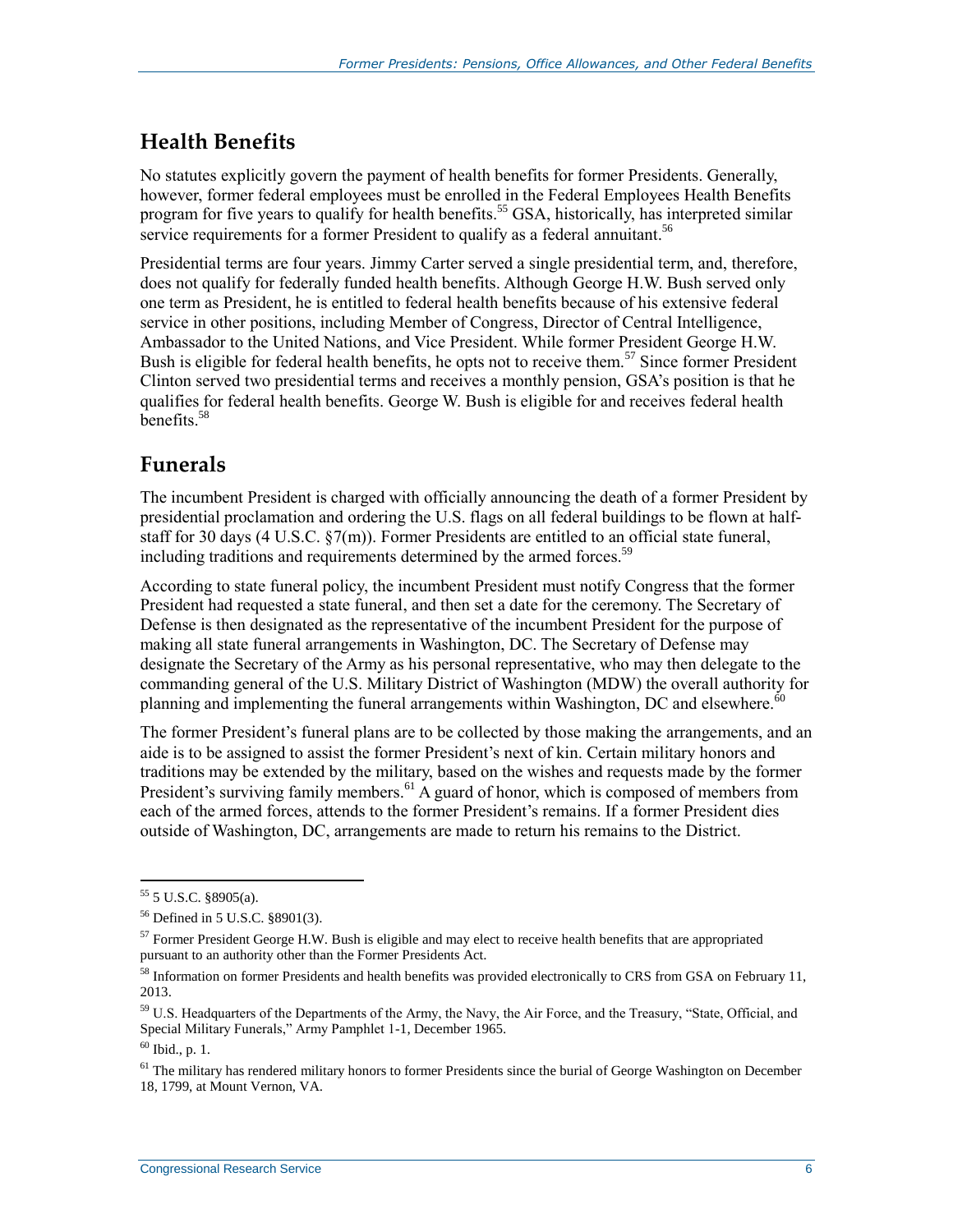The former President's remains are to lie in repose for one day, $62$  and then be moved to the Capitol Rotunda to lie in state for an additional 24 hours.<sup>63</sup> A ceremony is then traditionally held at the Capitol, which includes the playing of a hymn and a cannon salute. A former President, as former Commander-in-Chief, is also entitled to burial and ceremony in the Arlington National Cemetery.<sup>64</sup> If the former President is to be buried outside of Washington, DC, however, honors will be rendered at the train station, terminal, or airport that serves as the point of departure for the remains. Traditionally, a flag is draped over the former President's casket. At the state funeral service, certain additional honors may be rendered, including musical honors and gun salutes.<sup>65</sup> In addition, the U.S. Air Force may coordinate a flyover or the armed forces may stage a cannon salute.<sup>66</sup>

## **Potential Policy Options for Congress**

Congress has the authority to reduce, increase, or maintain the pension and benefits provided to former Presidents of the United States. Also, Congress has the ability to set limitations on the use of this funding by former Presidents and their staff. This section considers the potential effects of maintaining the FPA, modifying the FPA in ways similar to H.R. 1777 and S. 1411 (both entitled the Presidential Allowance Modernization Act), and other policy options for consideration.

### **The Informal Public Role of a Former President**

Currently, former Presidents are provided \$96,000 for personnel compensation, a \$205,700 pension, and as much as an additional \$796,000 in various benefits.<sup>67</sup> Former Presidents no longer

<sup>66</sup> For example, following former President Gerald R. Ford's death on December 26, 2006, President George W. Bush announced by proclamation that U.S. flags on all federal facilities be flown at half-staff. Two days later, President Bush issued E.O. 13421, which proclaimed January 2, 2007, a day of respect and remembrance for the former President and ordered the closing of federal offices and agencies. A funeral took place in the Capitol Rotunda on December 30, 2006, where former President Ford lay in state, with subsequent services on January 2, 2007, at Washington National Cathedral. Funeral services for the former President were conducted on January 3, 2007, in Grand Rapids, MI, with interment at the Gerald R. Ford Presidential Library and Museum.

 $62$  For more information on the ceremony at the place of repose, see U.S. Headquarters of the Departments of the Army, the Navy, the Air Force, and the Treasury, "State, Official, and Special Military Funerals," pp. 12 and 14.

 $63$  State funerals require that the former President's remains lie in state in the Capitol Rotunda. In addition, Congress may adopt a resolution or otherwise authorize a deceased President to lie in state in the Capitol Rotunda for a state funeral ceremony, followed by public, closed-casket viewing.

<sup>64</sup> Arlington National Cemetery, "A Guide to Burial at Arlington National Cemetery," at

http://www.arlingtoncemetery.org/funeral\_information/guide.interment.html. Two former Presidents are buried in the National Cemetery: William Howard Taft and John F. Kennedy.

<sup>&</sup>lt;sup>65</sup> Musical honors include the playing of "Ruffles and Flourishes," in which drums play the ruffles and bugles play the flourishes. Presidents receive four flourishes, the highest honor. "Hail to the Chief" is then played. One day after the death of a former President—unless that day is a Sunday or holiday—an order is rendered that one gun be fired every half hour from reveille to retreat. If the day after the former President's death is a Sunday or holiday, the salute is scheduled for the following day. On the day of the former President's burial, a 21-minute gun salute begins at noon at all military installations. The guns fire at one-minute intervals. Also on the day of the former President's burial, all military installations traditionally fire a 50-gun salute—one round per state—after the American flag is lowered. For more information see U.S. Headquarters of the Departments of the Army, the Navy, the Air Force, and the Treasury, "State, Official, and Special Military Funerals," pp. 57-58; and U.S. Department of Defense, American Forces Press Service, "Military Tradition to Be Evident in Ford Funeral Events," December 28, 2006.

 $67$  In FY2015, George W. Bush was obligated \$796,000, in health benefits, travel costs, office space, telephone costs, postage, printing costs, other services, supplies and materials, and equipment. This was the highest amount of any former President for that year. Information provided by GSA.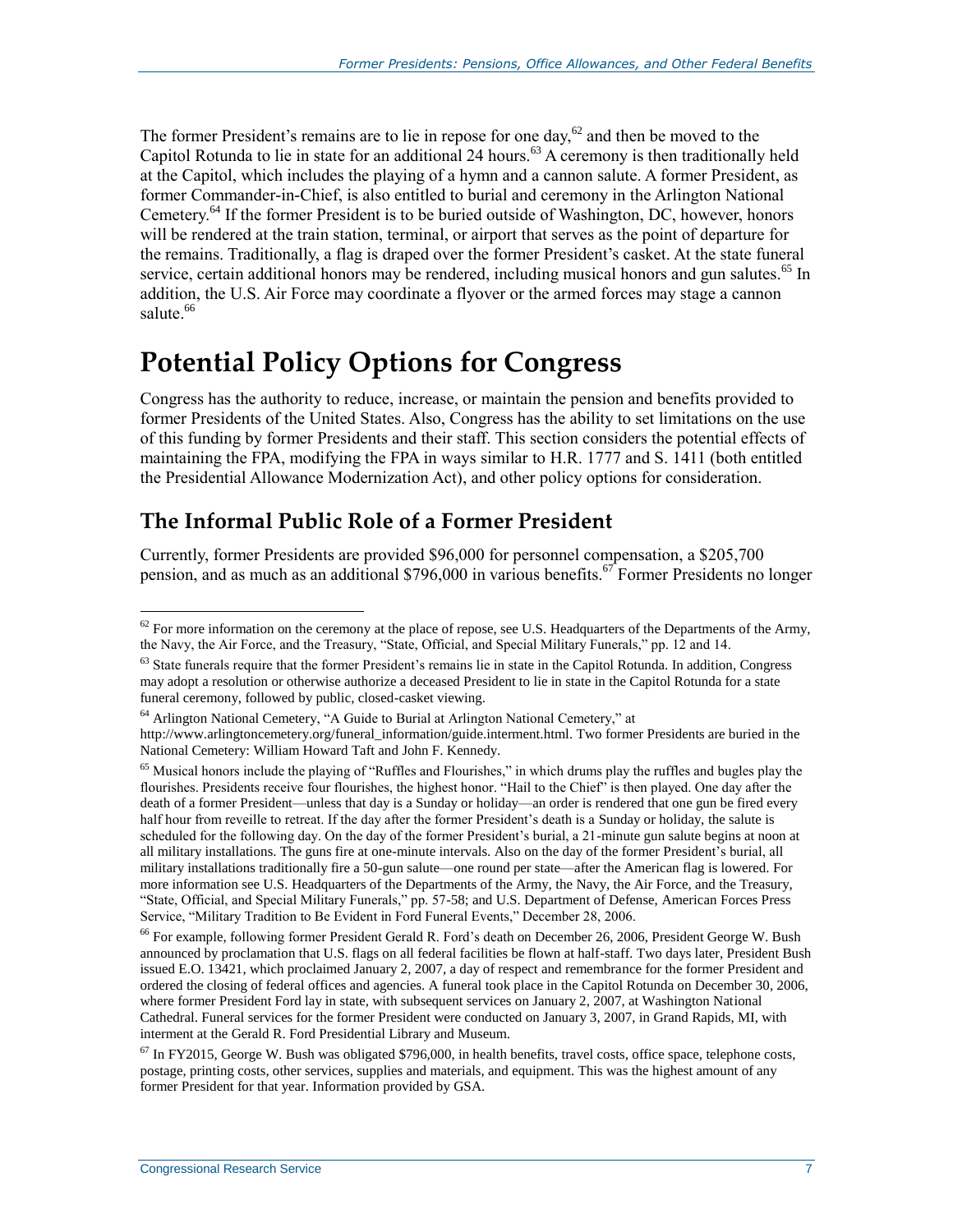serve a formal role in the federal government, but arguably continue to perform certain informal public roles. Some have argued that Presidents should continue to be provided access to pension benefits because of these informal roles, such as responding to mail and interview requests.<sup>68</sup> Moreover, other public servants qualify for a pension—including executive, legislative, and judicial branch employees as well as Members of Congress.<sup>69</sup>

### **Expectations, Limitations, and Opportunities of a Former President**

The FPA was enacted so former Presidents would not be forced "to write and lecture to gain a livelihood in their final days."<sup>70</sup> Yet every living former President has already published an autobiography or presidential memoir.<sup>71</sup> Pursuant to the FPA, there is only one occupation that would result in the temporary removal of FPA pension and benefits: "an appointive or elective office or position in or under the Federal Government or the government of the District of Columbia to which is attached a rate of pay other than a nominal rate.<sup> $272$ </sup> No living former President has publicly claimed to suffer financial difficulties as a result of continued public responsibilities or otherwise.<sup>73</sup> To the contrary, the living former Presidents all earned money writing autobiographies and memoirs that focused on their presidential tenures. Some former Presidents also reportedly earn millions of dollars each year from paid speaking engagements.<sup>74</sup>

Some argue that the expectations placed on former Presidents have changed, and so too should the pension and benefits they are provided. H.R. 1777 and S. 1411, for example, would cap a

 $72$  3 U.S.C.  $$102$  note, "Former Presidents" (a).

 $\overline{a}$ <sup>68</sup> For example, in 1958, Representative Tom Murray provided the following remarks on the House floor:

Today the President of the United States is virtually the only officer of the Federal Government who is not covered by some kind of retirement program. He occupies the greatest office in the world. His duties are most trying and exacting. A former President is considered a dedicated statesman, available whenever desired for service to our country. The interest of the American people in the President does not cease when his term of office has ended, nor does his responsibility end when he retires. The public demands for speeches, conferences, and correspondence continue after his term of office ends.

Representative Tom Murray, "Retirement, Clerical Assistants, and Free Mailing Privileges for Former Presidents of the United States," remarks in the House, *Congressional Record*, vol. 105, part 15 (August 21, 1958), p. 18941. Pursuant to federal law, federal employees and Members of Congress must complete five years of federal service to qualify for pension benefits. Presidents serve four-year terms, and may serve for two terms. Pursuant to the FPA, a President who serves one term (four years) qualifies for the pension and certain benefits (excluding health care) provided to a former President.

<sup>&</sup>lt;sup>69</sup> For more information on the pension and benefits provided to federal employees or Members of Congress, see CRS Report 98-810, *Federal Employees' Retirement System: Benefits and Financing*, by Katelin P. Isaacs and CRS Report RL30631, *Retirement Benefits for Members of Congress*, by Katelin P. Isaacs.

 $^{70}$  Representative Joseph William Martin, Jr., "Retirement, Clerical Assistants, and Free Mailing Privileges for Former Presidents of the United States," remarks in the House, *Congressional Record*, vol. 104, part 15 (August 21, 1958), p. 18942.

<sup>71</sup> See Jimmy Carter, *Keeping Faith: Memoirs of a President* (Fayetteville, AR: University of Arkansas Press, 1995); George H.W. Bush, *All the Best, George Bush: My Life in Letters and Other Writings* (New York: Scribner, 2000); Bill Clinton, *My Life* (New York: Vintage, 2005); and George W. Bush, *Decision Points* (New York: Broadway, 2011).

 $^{73}$  In an interview with NBC News on May 4, 2015, former President Bill Clinton said that he would continue to give paid speeches to "pay our bills." See NBC News, "Bill Clinton Defends His Foundation's Foreign Money," at http://www.nbcnews.com/news/us-news/bill-clinton-defends-his-foundations-foreign-money-n352981.

<sup>74</sup> See, for example, Robert Yoon, "Clinton Surpasses \$75 Million in Speech Income After Lucrative 2010," *CNN: Political Ticker*, July 11, 2001, at http://politicalticker.blogs.cnn.com/2011/07/11/clinton-surpasses-75-million-inspeech-income-after-lucrative-2010/; and Jennifer Epstein, "George W. Bush Made \$15M on Speaking Circuit," *Politico*, May 21, 2011, at http://www.politico.com/news/stories/0511/55372.html.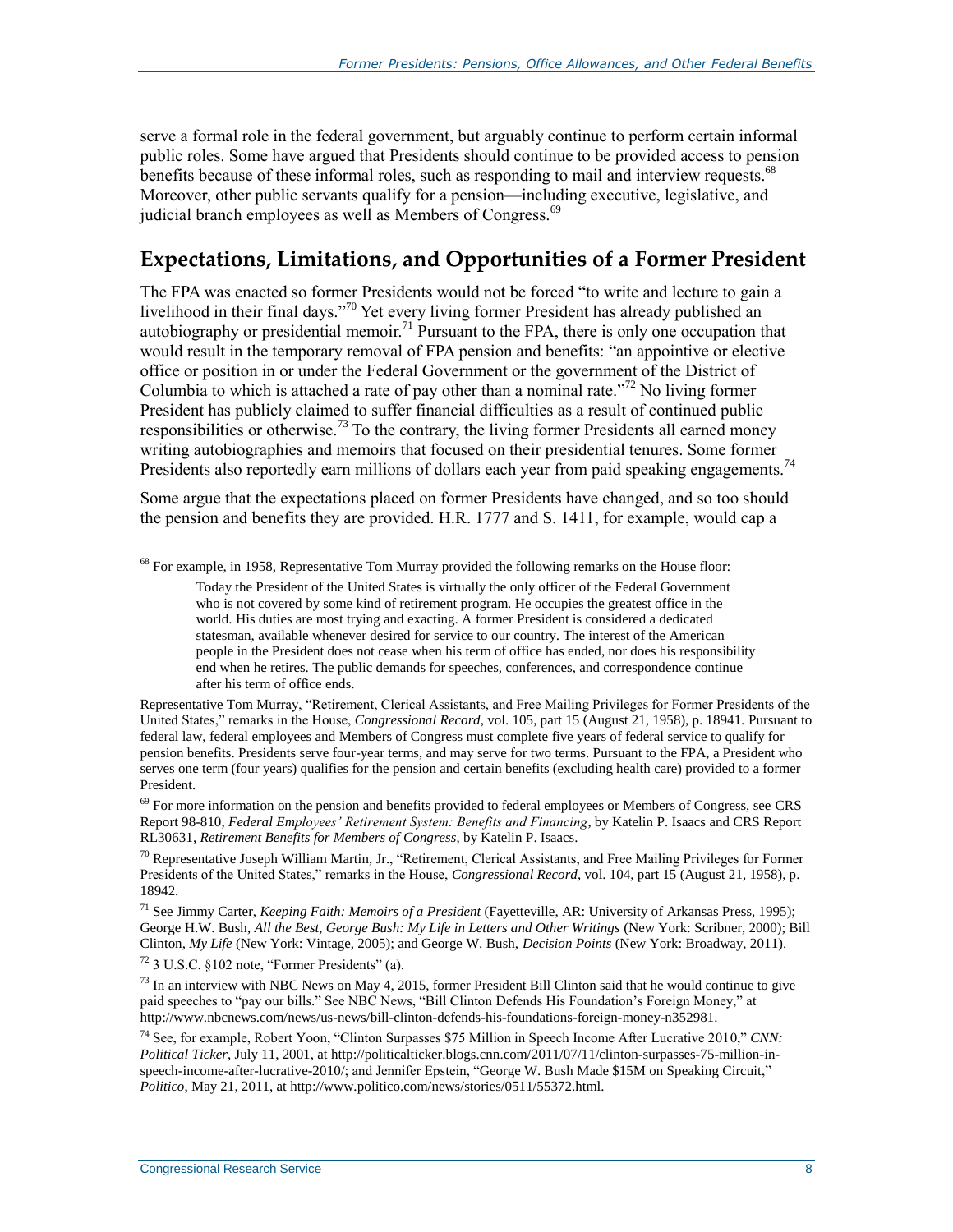President's pension benefit at \$200,000, and significantly limit the other benefits provided. Moreover, H.R. 1777 and S. 1411 seek to remove \$1 in federal benefits for every \$1 a former President earned in excess of \$400,000.

While the bills arguably would continue to allow current or future former Presidents from less affluent backgrounds to live comfortably after leaving office, some may argue that reducing the benefits provided to more affluent former Presidents could appear punitive or demonstrate that the federal service of a President from an affluent background was less worthy than the service of a President from less affluent means. Moreover, the bills may prompt privacy concerns for former Presidents. Details of a former President's earnings may not be made public, but the public would know—from a former President's qualification for or disqualification from the receipt of benefits—whether he earned more than \$400,000 per year.

#### **Pensions of the Widows of Former Presidents**

While H.R. 1777 and S. 1411 seek to reduce costs associated with former Presidents, the bill includes language that would increase the pension provided to the widow of a former President from \$20,000 to \$100,000 per year. The widows of other federal employees and officials may be eligible to receive survivor benefits, and, in some cases, may receive a pension valued greater than the \$20,000 provided annually to that of the widow of a former President.<sup>75</sup> The widow of a former President must decline other available pensions to be eligible for the \$20,000. As noted above, Nancy Reagan, the only surviving widow of a former President, has declined the \$20,000. Congress may choose to maintain the \$20,000 pension benefit authority for the widows of former Presidents. On the other hand, Congress may determine that \$20,000 annually is not the appropriate amount for the pension of a widow of a former President. Congress has the authority to set the pension of the widow of a former President at any value or to eliminate it.

### **Placing Limits on Certain Benefits**

Some Members of Congress have argued that the FPA is unclear or overly permissive.<sup>76</sup> Given past congressional debates on the extent of financial assistance to former Presidents, Congress

 $\overline{a}$ <sup>75</sup> For more information on the survivor benefits provided to federal employees, see CRS Report RS21029, *Survivor Benefits for Families of Civilian Federal Employees and Retirees*, by Katelin P. Isaacs.

 $^{76}$  In the 96<sup>th</sup> Congress (1979-1980), two pieces of legislation related to presidential retirement benefits were introduced: a concurrent resolution (H.Con.Res. 149) requesting that former President Richard Nixon pay the federal government \$66,614.03 for non-security repairs made on his San Clemente estate paid for by the federal government, and a House bill (H.R. 7144) that would have prevented pensions to former Presidents from "exceeding 50 times the poverty level income for one urban family of four." Neither bill was reported from committee. In the 98<sup>th</sup> Congress (1983-1984), Senator Lawton Chiles introduced legislation that would have prohibited former Presidents from using their federal pension "for partisan political activities or income generating activities." The bill's report noted that the increases in the staff and office allowances for former Presidents had greatly exceeded Congress's "original expectations" for the FPA. The "original intent" of the FPA was to ensure former Presidents have "dignified retired lives free from the need to 'commercialize' and demean their status as elder statesmen." See U.S. Congress, Senate Committee on Governmental Affairs, *Former Presidents Facilities and Services Reform Act of 1983*, report to accompany S. 563,  $98^{th}$  Cong.,  $2^{nd}$  sess., (Washington, DC: GPO, 1983), p. 3. The bill was reported by the Senate Committee on Governmental Affairs, but no further Senate action was taken. Similar bills were introduced in the 97<sup>th</sup>  $(S. 1325)$ ,  $98<sup>th</sup>$  (S. 563) and  $99<sup>th</sup>$  (S. 1047) Congresses, but none of the bills were reported from committee. In 1988, Senator Chiles introduced another similar bill to limit presidential allowances (S. 1647). It would have limited former Presidents in how they could spend their pension, and would have required them to report annually to Congress on how their pension was used. Additionally, the bill would have limited Secret Service protection to five years from the day a President left office. The bill was not reported from committee. In addition, the Treasury, Postal Service, and General Government Appropriations Act, 1994 (P.L. 103-123) contained a provision that amended the FPA by limiting office (continued...)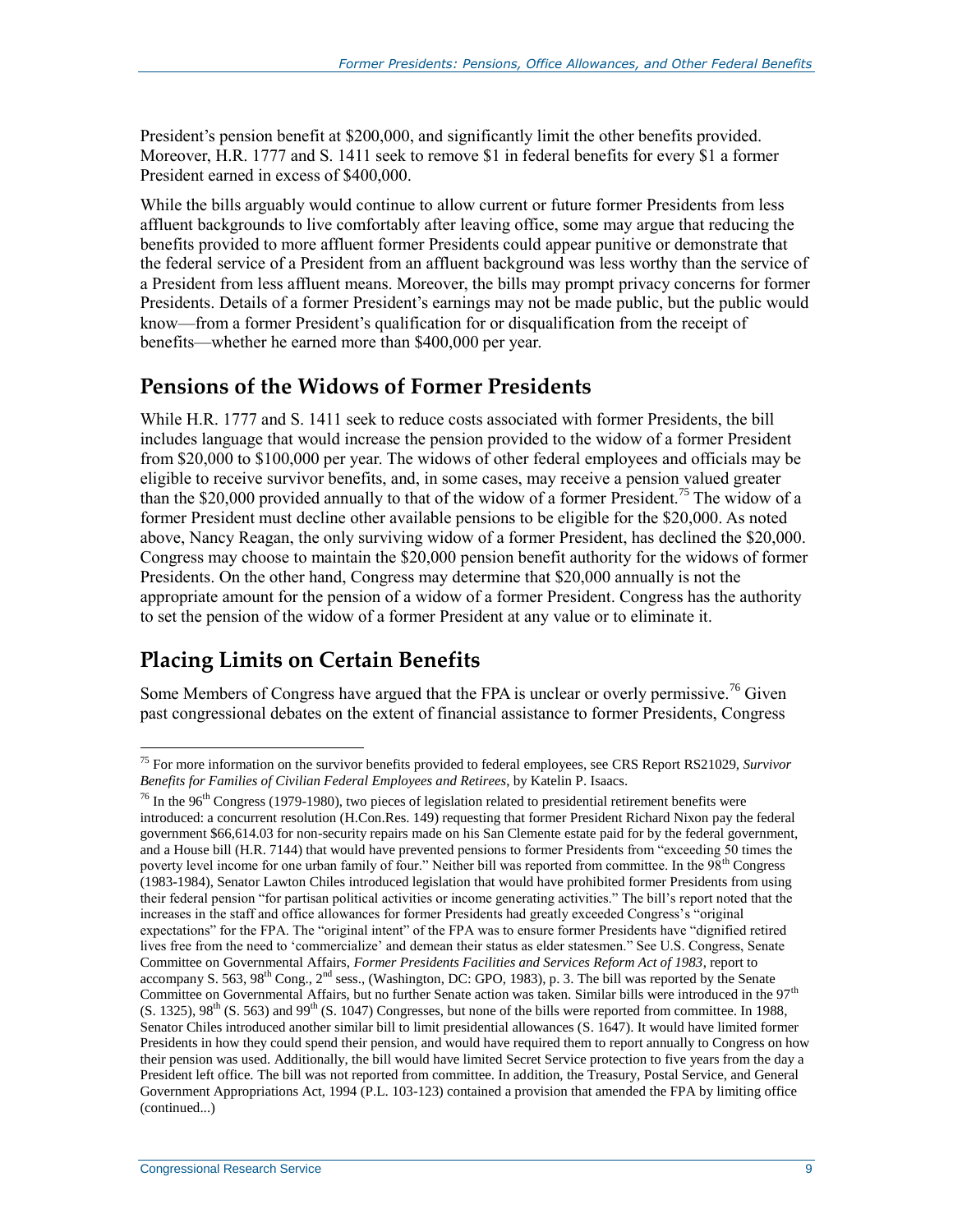may choose to consider legislation to clarify current laws governing certain allowances provided for in the act—for example, by limiting office space allocations. Because existing laws are unclear on whether GSA can reject a former President's choice in office size or location, rental payments in FY2012 ranged from \$109,000 per year for former President Carter's office to \$444,000 for former President Clinton's. Among the options that might be considered are placing a spending cap on office space for a former President, mandating that a former President's office be located in owned or leased federal office buildings, placing a cap on the square footage of a former President's office space, or leaving current provisions as they are.

Additionally, Congress may choose to put limitations on the use of FPA travel benefits, for example, for travel for political purposes. Under the law, Presidents may choose to use the funds for any travel, including travel to campaign events. Congress may choose to amend the law to limit the use of travel funds to political events. Defining what is meant by a political event—or conversely, a nonpolitical event—however, may prove difficult.

l

<sup>(...</sup>continued)

allowances for former Presidents to a five-year period, beginning in 1998 (legislation enacted in 1997 repealed this provision, and restored lifetime staff and office allowances to former Presidents). The Treasury, Postal Service, and General Government Appropriations Act, 1995 (P.L. 103-329), included a provision that prohibited FPA funds from being used "for partisan political purposes." That language, however, applied only to appropriated funding for that year.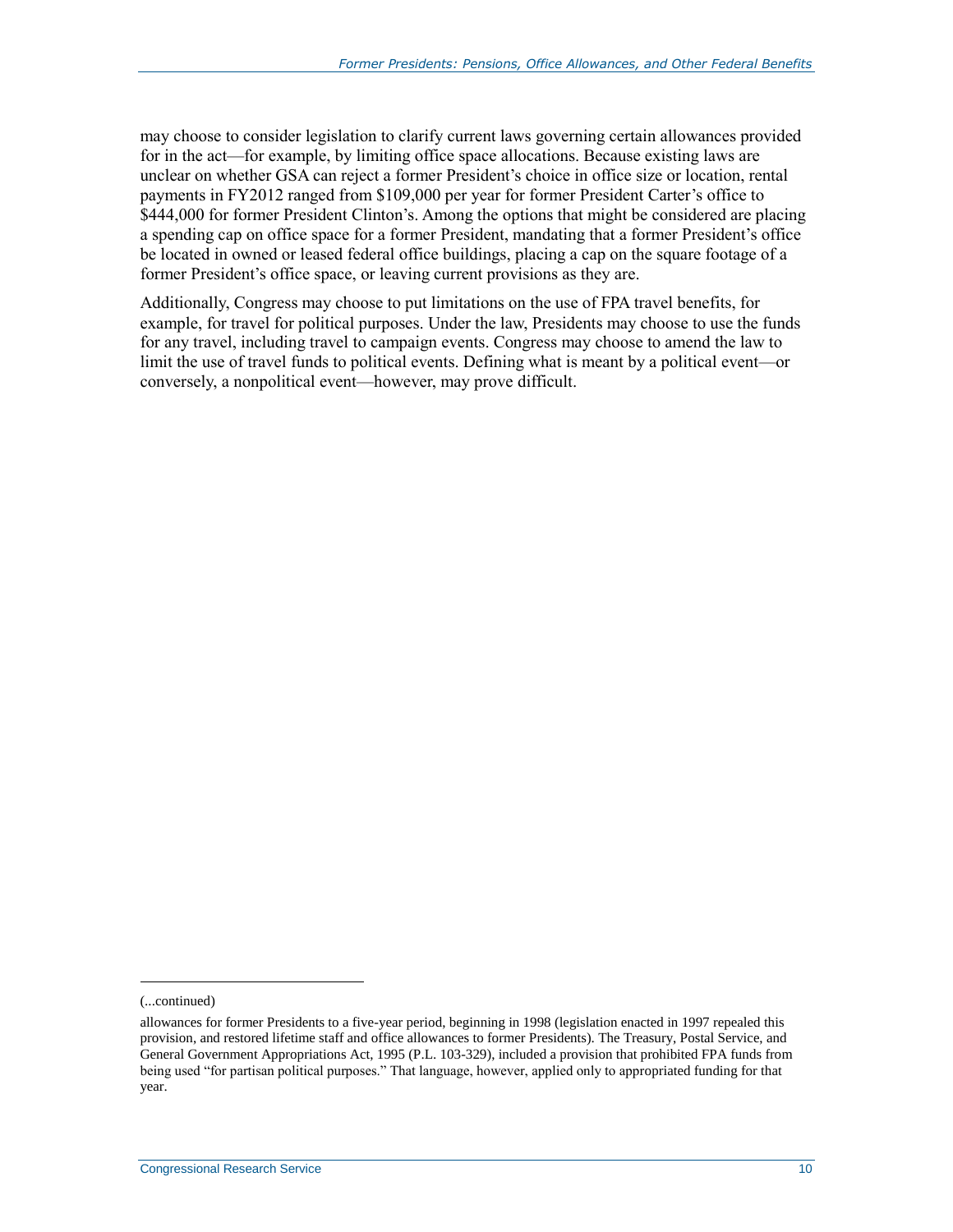## **Appendix A. Legislative History of the Former Presidents Act**

Prior to 1958, chief executives leaving office entered retirement without federal assistance. By the end of the  $19<sup>th</sup>$  century, public sentiment reportedly dictated that it was not appropriate for former Presidents to engage actively in business affairs. Suitable post-presidency occupations included practicing law, obtaining a university professorship, or writing for a newspaper or magazine.<sup>77</sup> Some former Presidents, like Rutherford B. Hayes, became successful entrepreneurs. Others, like Ulysses S. Grant, suffered financial losses and had personal possessions taken by creditors.

## **Andrew Carnegie's Offer**

In 1912, discussions began in Congress about providing former Presidents and their spouses with annual pensions. That year, industrialist and philanthropist Andrew Carnegie reportedly offered to fund \$25,000 annual pensions for all future former Presidents and their widows until they were provided for by the federal government.<sup>78</sup> The pensions were to be funded by the Carnegie Foundation of New York, which was founded just a year earlier.<sup>79</sup> The *New York Times* reported that many Members of Congress deemed it inappropriate for a private corporation to provide pensions to former Presidents. Former President William Howard Taft publicly declined to become the first beneficiary of Carnegie's former President's pension fund when he left office in 1913.80

At the time, some Members of Congress and the public believed that Carnegie's proposal was intended to bring attention to the financial difficulties that some former Presidents faced after leaving federal office.<sup>81</sup> On that count, Carnegie's gambit was a success. In December 1912, two bills were introduced in Congress to provide pensions for former Presidents and their widows. The proposed House legislation (H.R. 26464) would have provided a \$2,000 per month pension for former Presidents, a \$1,000 per month pension for widows, and a \$200 per month pension for minor children under age 21, if both parents were deceased.<sup>82</sup> The bill was referred to the House Committee on Pensions and was not reported. Legislation introduced in the Senate (S. 7519) would have provided a \$10,000 annual retirement pension for the President as Commander-in-Chief of the Army. It would also have provided an annual pension of \$5,000 for the unmarried

 $79$  Ibid.

<sup>77</sup> Marie B. Hecht, *Beyond the Presidency* (New York: Macmillan Publishing Co, Inc., 1976), p. 214. According to Hecht, the practice of law was meant to be "limited to important cases and restricted court appearances." In 1912, the *New York Times* reported that former President Rutherford B. Hayes saved money from his presidential salary and returned to his home state of Ohio where he successfully raised chickens. Ulysses S. Grant, however, retired to New York City and lost his money in a brokerage firm he ran with his son. Some of Grant's possessions were confiscated because of his financial turmoil. See "Carnegie Pension to Ex-presidents; Bars Roosevelt," *New York Times*, November 22, 1912, pp. 1, 4.

<sup>78</sup> "Carnegie Pension to Ex-Presidents; Bars Roosevelt," *New York Times*, November 22, 1912, p. 1.

<sup>80</sup> "Taft Would Refuse a Carnegie Pension," *New York Times,* November 23, 1912, p. 1. As former President, Mr. Taft taught law courses at Yale University, and later served as Chief Justice of the United States Supreme Court.

<sup>81</sup> "Carnegie Pension to Ex-Presidents; Bars Roosevelt," *New York Times*, November 22, 1912, pp. 1, 4.

<sup>82</sup> "President's Pension Bill In," *New York Times,* December 3, 1912, p. 3; and U.S. Congress, House, *Journal of the House of Representatives of the United States,* 62<sup>nd</sup> Cong., 3<sup>rd</sup> sess. (Washington, DC: GPO, 1913), p. 6.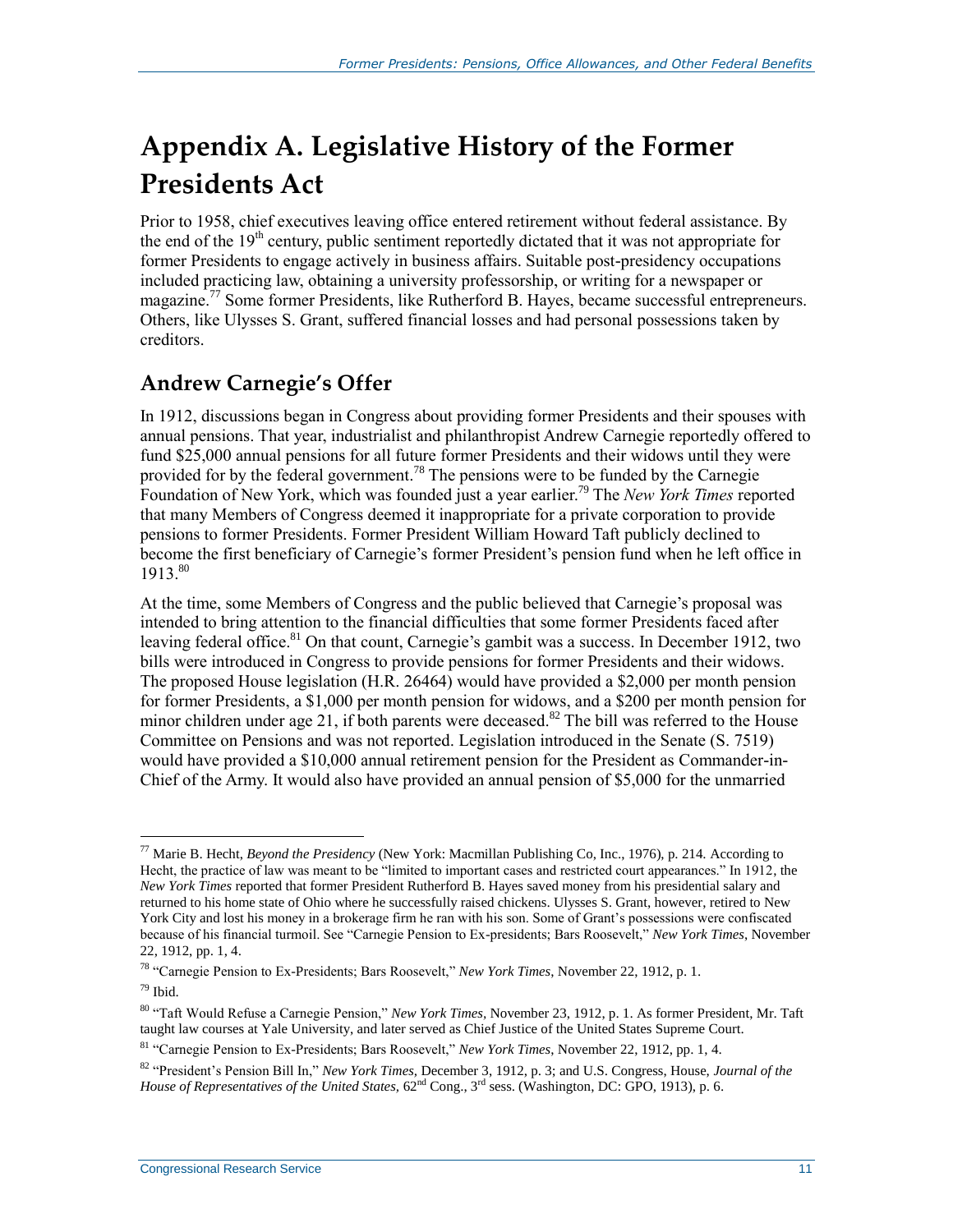widows of former Presidents.<sup>83</sup> The bill was referred to the Senate Committee on Pensions, but it was not reported.

#### **Truman's Finances**

The idea to provide pensions to former Presidents was largely forgotten until President Harry S. Truman left office in 1953. In view of former President Truman's financial limitations in hiring an office staff to handle his mail and requests for speeches once he left the White House, the Senate considered legislation in 1955 to provide retirement benefits to former Presidents. The legislation aimed "to maintain the dignity of that great office" and to prevent an ex-President from engaging "in business or [an] occupation which would demean the office he has held or capitalize upon it in any way deemed improper."<sup>84</sup> The proposal passed the Senate, but was never acted on by the House Committee on Post Office and Civil Service.

President Truman's financial difficulties were disclosed in a 1957 letter to House Speaker Sam Rayburn that stated if such legislation were not enacted, former President Truman would be forced to "go ahead with some contracts to keep ahead of the hounds."<sup>85</sup> Having rejected several business proposals that were offered to him when he left the presidency in 1953, former President Truman acknowledged his income was largely based on the sale of his father's farm and the proceeds from publication of his memoirs. In 1958, Mr. Truman became the first former President to grant a televised interview for "a substantial fee" when he appeared in 1958 on Edward R. Murrow's "See it Now."<sup>86</sup>

On January 14, 1957, Senator A.S. Mike Monroney introduced S. 607 (85<sup>th</sup> Congress) to provide an annual pension of \$25,000, clerical assistants, and free mailing privileges for former Presidents.<sup>87</sup> A companion bill (H.R. 4401; 85<sup>th</sup> Congress) was introduced by Representative John McCormack, majority leader of the House, on February 5, 1957.<sup>88</sup> Both bills were strongly supported by Senator Lyndon B. Johnson, the Democratic leader in the Senate.<sup>89</sup>

#### **Passing the Former Presidents Act**

Congressional debate in favor of the proposed pension legislation emphasized that the expenditures necessary to implement a \$25,000 annual pension and office expenses for former Presidents were modest, "in consideration of the assurance it provides that former Presidents ... will not want either for a matter of subsistence or for the necessary clerical employees to answer

<sup>87</sup> "Bills and Joint Resolutions Introduced," *Congressional Record,* vol. 103, part 1 (January 14, 1957), p. 480.

<sup>83</sup> "For \$10,000 Presidential Pension," *New York Times,* December 4, 1912, p. 5; and U.S. Congress, Senate, *Journal of the Senate of the United States of America*, 62nd Cong., 3rd sess. (Washington, DC: GPO, 1912), p. 12.

<sup>84</sup> U.S. Congress, Senate Committee on the Post Office and Civil Service, *Allowances for Former Presidents and Their Widows*, report to accompany S. 1516, 84<sup>th</sup> Cong., 1<sup>st</sup> sess., April 20, 1955, S.Rept. 205 (Washington, DC: GPO, 1055), pp. 1-2. For similar remarks, see Senator John O. Pastore, "Retirement, Clerical Assistance, and Free Mailing Privileges for Former Presidents of the United States," remarks in the Senate, *Congressional Record*, vol. 101, part 5 (May 5, 1955), p. 5731.

<sup>85</sup> Marie B. Hecht, *Beyond the Presidency,* p. 187.

<sup>86</sup> John W. Chambers, "Presidents Emeritus," *American Heritage,* vol. 30, June-July 1979, at http://www.americanheritage.com/content/presidents-emeritus?page=5. According to Chambers, the public was largely unaware that Truman received payment to appear on the program.

<sup>88</sup> "Bills and Joint Resolutions Introduced," *Congressional Record*, vol. 103, part 2 (February 15, 1957), p. 1573.

<sup>89</sup> Marie B. Hecht, *Beyond the Presidency,* pp. 187-188.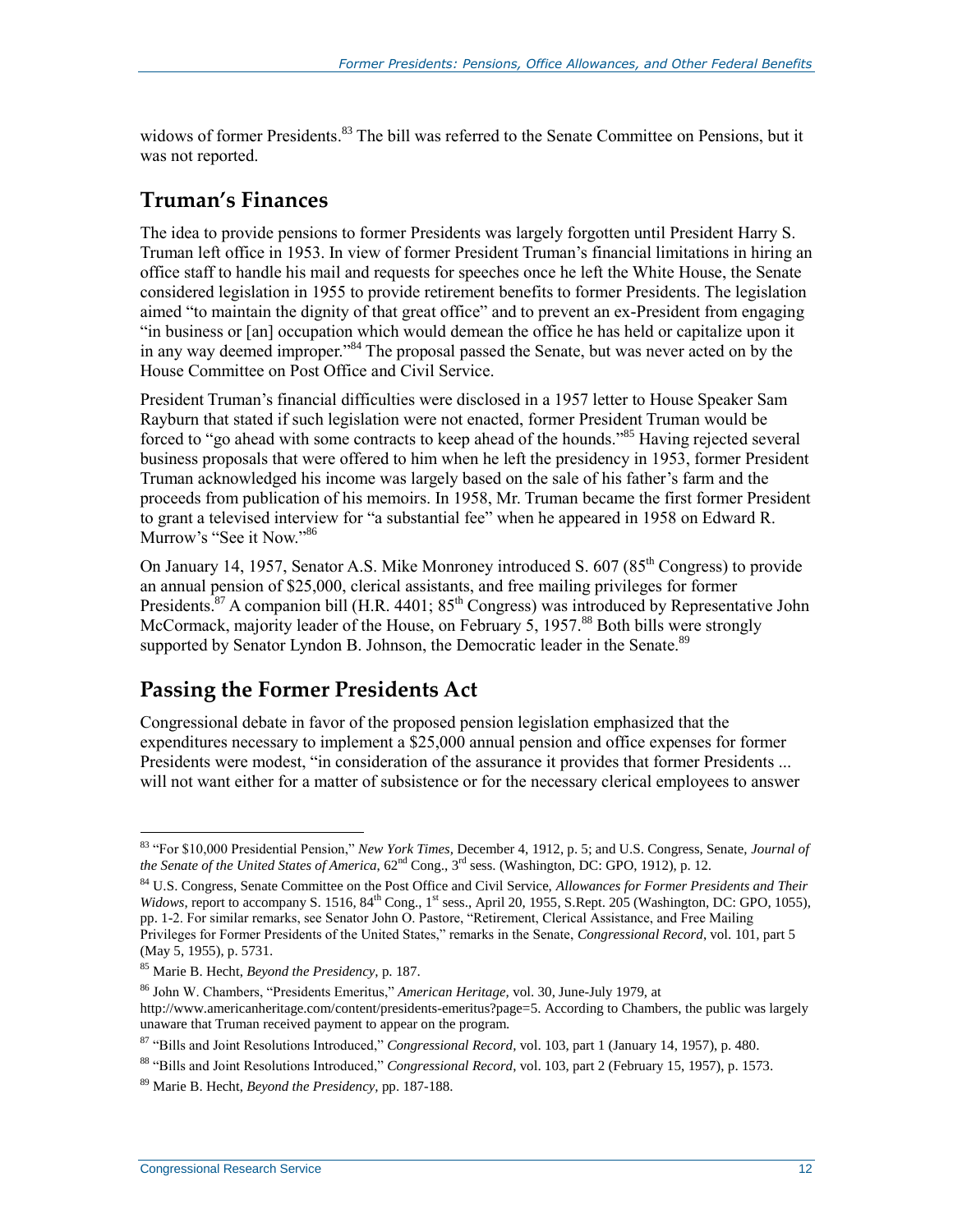the letters of the public."<sup>90</sup> The House Committee on Post Office and Civil Service reported the bill, saying it would "avoid the possibility of indignities and of deterioration in public and world regard for the office of the President of the United States."<sup>91</sup> The amount of the proposed pension for former Presidents was based on comparable pensions accorded five-star generals.<sup>92</sup> Majority Leader John McCormack stated that the proposed retirement allowances provided recognition and gratitude for a former President's service to his country, which did not end with his term of office. He and others urged favorable consideration of S. 607 to authorize retirement benefits for an outgoing President. Congressman Chester "Chet" Holifield advocated for the bill by stressing the "burden" of duties placed on an ex-President who can receive "100 to 400 letters a day" and "300 to 400 invitations a month to speak." Holifield added that passing the bill was "something that we, the greatest Republic in the world, can do to show that we have respect for the office of President and that we recognize the duties and responsibilities that he has to carry on after he leaves that office."<sup>93</sup>

S. 607, as introduced, provided that the compensation for an administrative assistant, secretary, and other clerical assistants for each former President should not exceed the aggregate amount authorized for the staff of the Senators from the least populous state, which at the time was \$100,000.<sup>94</sup> During House debate on S. 607, however, it was argued that the staffing provision of the proposed legislation could involve salaries totaling as much as \$120,000 for each former President's office, depending on the individual salary paid to each staff person. House and Senate conferees believed that even \$100,000 was excessive, and imposed a \$50,000 limitation on the total compensation authorized for a former President's office staff.<sup>95</sup> The bill also originally authorized the GSA administrator to furnish suitable office space for each former President in a federal building "at such place within the United States as the former President shall specify." The conference committee deleted the reference to "federal building," allowing GSA to furnish suitable office space for a former President in non-federal office space.<sup>96</sup>

Despite strong support by the leadership of both the House and the Senate, opposition to the concept of providing benefits to former Presidents persisted. In an effort to bring their dissenting views "to the attention of the Members of the House of Representatives and of the American public," seven members of the House Committee on Post Office and Civil Service prepared a formal report on why they opposed authorizing presidential retirement benefits.<sup>97</sup> They argued

<sup>90</sup> U.S. Congress, House Committee on Post Office and Civil Service, *Retirement, Staff Assistants, and Mailing Privileges for Former Presidents and Annuities for Widows of Former Presidents, report to accompany S. 607, 85<sup>th</sup>* Cong., 2<sup>nd</sup> sess., H.Rept. 2200 (Washington, DC: GPO, 1958), p. 4. See also Senate Hearing Before the Committees on Appropriations and Governmental Affairs, *Cost of Former President to U.S. Taxpayers, Fiscal Year 1980*, 96th Cong., 1<sup>st</sup> sess., (Washington, DC: GPO, 1980), p. 236.

<sup>91</sup> U.S. Congress, House Committee on Post Office and Civil Service, *Former Presidents—Retirement, Clerical Assistants, and Free Mailing Privileges*, report to accompany S. 607, 85th Cong., 2nd sess., H.Rept. 2200. Also available in the U.S. Congress, Senate Hearing Before the Committees on Appropriations and Governmental Affairs, *Cost of Former President to U.S. Taxpayers, Fiscal Year 1980, 96*<sup>th</sup> Cong., 1<sup>st</sup> sess., (Washington, DC: GPO, 1980), p. 235.

<sup>&</sup>lt;sup>92</sup> "Retirement for Former Presidents," remarks in the House, *Congressional Record*, vol. 104, part 12 (July 30, 1958), p. 15624. See also Senate Hearing Before the Committees on Appropriations and Governmental Affairs, *Cost of Former Presidents to U.S. Taxpayers, Fiscal Year 1980, 96<sup>th</sup> Cong., 1<sup>st</sup> sess., (Washington, DC: GPO, 1980), p. 247.* 

<sup>&</sup>lt;sup>93</sup> "Retirement for Former Presidents," remarks in the House, *Congressional Record*, vol. 104, part 12 (July 30, 1958), p. 15632, and in *Cost of Former Presidents to U.S. Taxpayers*, p. 255.

<sup>94</sup> "Retirement, Clerical Assistants, and Free Mailing Privileges for Former Presidents," House debate, *Congressional Record*, vol. 104, part 15 (August 21, 1958), pp. 18940-18941.

<sup>95</sup> Ibid., p. 18941.

<sup>96</sup> Ibid.

<sup>97</sup> U.S. Congress, House Committee on Post Office and Civil Service, *Retirement, Staff Assistants, and Mailing*  (continued...)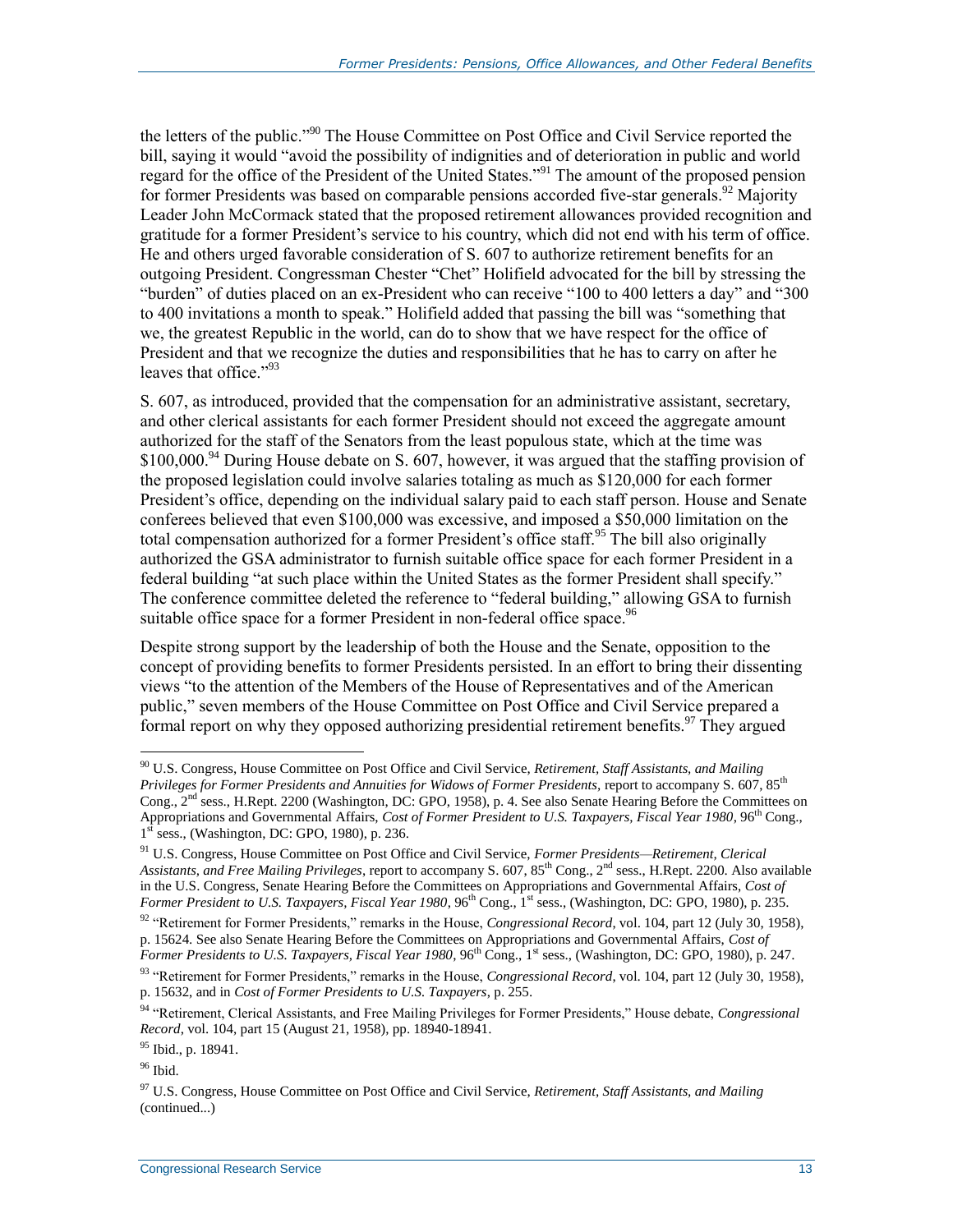that no adequate need or justification to provide such benefits existed, and that enactment of S. 607 would create a "separate entity" for former Presidents, with "an aura of official standing" and a "wholly undefined relationship to the constitutional functions of the [f]ederal [g]overnment."<sup>98</sup>

Equally problematic for the seven dissenting Members was the "unprecedented vagueness" of the proposed legislation's provisions for staff and office allowances, which created "wide and dangerous loopholes."<sup>99</sup> The Members were also concerned about the provision to provide each former President with suitable furnishings in an office space that could be located anywhere within the United States. Such a broad provision, the dissenting Members argued, took into account only the proposed costs for providing allowances to the two surviving former Presidents—Herbert Hoover and Truman—and overlooked potential future costs that could be incurred as subsequent Presidents began receiving pension benefits after leaving office.<sup>100</sup>

S. 607, as amended, was approved by the Senate on August 16, 1958; passed by the House on August 21, 1958; and signed into law by President Dwight D. Eisenhower on August 25, 1958.<sup>101</sup> As enacted, the Former Presidents Act (FPA) provided each former President an annual taxable allowance of \$25,000, payable monthly by the Secretary of the Treasury. The GSA administrator was authorized by the FPA to provide and fund an office staff and suitable office space, "appropriately furnished and equipped," at a location within the United States designated by a former President. The former President's staff would not be considered federal employees, but would be entitled to health care and benefits of federal employees. The FPA also authorized free mailing privileges for former Presidents. Pursuant to the act, the widow of a former President also was provided an annual pension of \$10,000, if she waived the right to any annuity or pension authorized under any other legislation.<sup>102</sup>

 $\overline{a}$ 

<sup>98</sup> Ibid., pp. 1-2.

<sup>(...</sup>continued)

*Privileges for Former Presidents and Annuities for Widows of Former Presidents, report to accompany S. 607, 85<sup>th</sup>* Cong.,  $2<sup>nd</sup>$  sess., H.Rept. 2200, Part 2 (Washington, DC: GPO, 1958), p. 1.

<sup>99</sup> Ibid., p. 4.

<sup>100</sup> Ibid., pp. 2-3.

<sup>101</sup> 72 Stat. 838.

 $102$  In 1971, the FPA was amended (84 Stat. 1963) to provide the widow of a former President a \$20,000 taxable annual pension, to be paid monthly by the Secretary of the Treasury. The widow's pension begins on the day after the former President's death, and would end with death or remarriage before reaching 60 years of age. The FPA prohibits pension benefits to a former President's widow while he or she holds an appointive or elective office or position in the federal government or District of Columbia and receives a rate of pay other than a "nominal rate." To be eligible for the FPA pension, a former President's widow must waive the right to any annuity or pension available pursuant to other legislation. Nancy Reagan, Barbara Bush, and Laura Bush, according to GSA, did not waive their rights to other statutorily available annuities or pensions, and therefore do not receive the annual pension.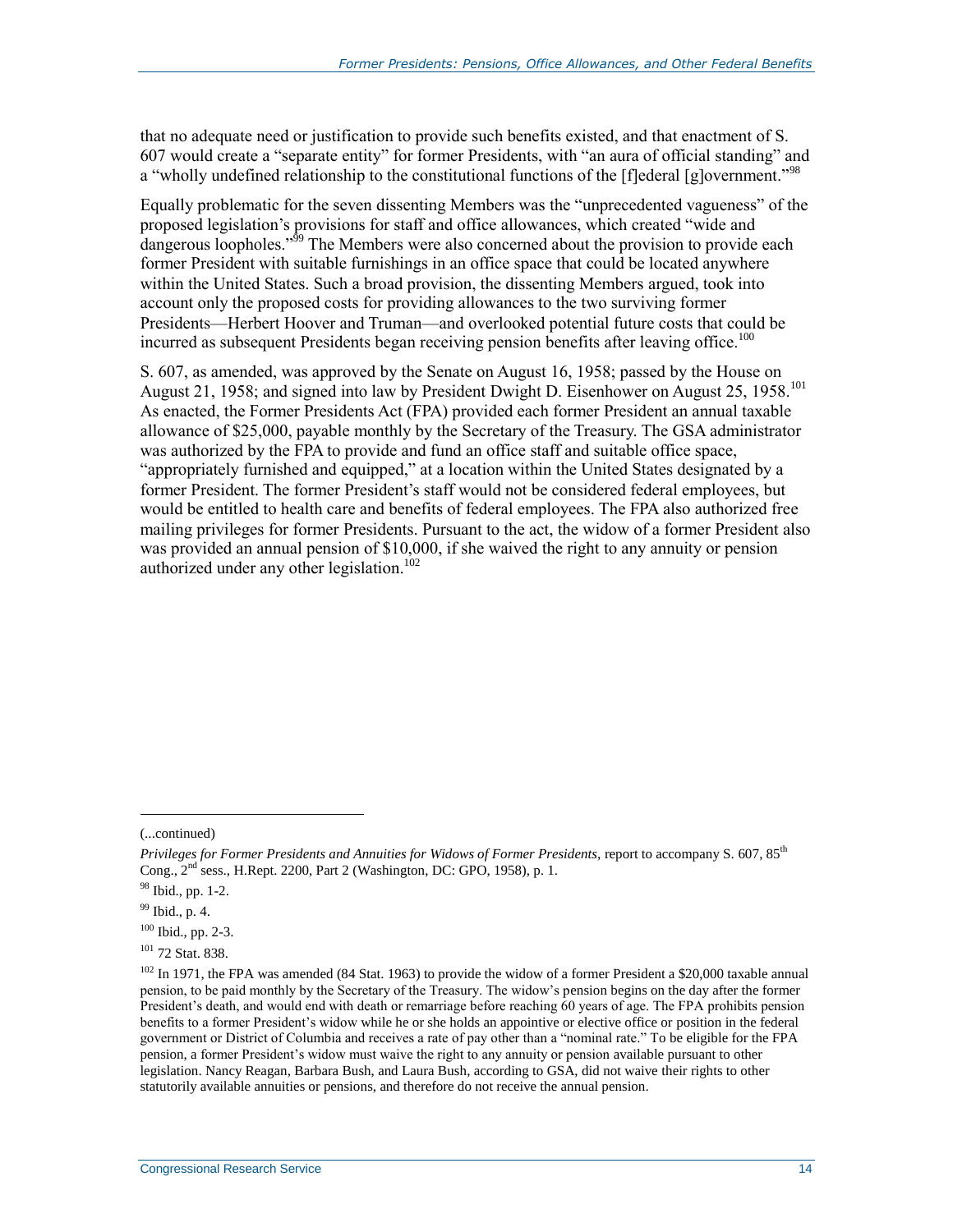## **Appendix B. Post-Presidential Lifespans**

**[Table B-1](#page-25-0)** shows the post-presidential retirement periods for the 30 Presidents who survived the presidency and who subsequently died.<sup>103</sup> Former President Jimmy Carter is the former President with the longest post-presidential lifespan (more than 35 years). The shortest presidential retirement period was James K. Polk's 103 days. On average, former Presidents who have subsequently died have lived about 13 years (4,720 days) after leaving office.

<span id="page-25-0"></span>

|                               |                  |                   |       | <b>Retirement Period</b> |
|-------------------------------|------------------|-------------------|-------|--------------------------|
| <b>President</b>              | Date Left Office | Date of Death     | Days  | Years                    |
| George Washington             | March 4, 1797    | December 14, 1799 | 1,015 | 2.78                     |
| John Adams                    | March 4, 1801    | July 4, 1826      | 9,253 | 25.33                    |
| Thomas Jefferson              | March 4, 1809    | July 4, 1826      | 6,331 | 17.33                    |
| James Madison                 | March 4, 1817    | June 28, 1836     | 7,056 | 19.32                    |
| James Monroe                  | March 4, 1825    | July 4, 1831      | 2,313 | 6.33                     |
| John Quincy Adams             | March 4, 1829    | February 23, 1848 | 6,930 | 18.97                    |
| Andrew Jackson                | March 4, 1837    | June 8, 1845      | 3,018 | 8.26                     |
| Martin Van Buren              | March 4, 1841    | July 24, 1862     | 7,812 | 21.39                    |
| John Tyler                    | March 4, 1845    | January 18, 1862  | 6,164 | 16.89                    |
| James K. Polk                 | March 4, 1849    | June 15, 1849     | 103   | 0.28                     |
| <b>Millard Fillmore</b>       | March 4, 1853    | March 8, 1874     | 7,643 | 20.94                    |
| Franklin Pierce               | March 4, 1857    | October 8, 1869   | 4,601 | 12.60                    |
| James Buchanan                | March 4, 1861    | June 1, 1868      | 2,646 | 7.24                     |
| Andrew Johnson                | March 4, 1869    | July 31, 1875     | 2,340 | 6.41                     |
| Ulysses S. Grant              | March 4, 1877    | July 23, 1885     | 3,063 | 8.39                     |
| Rutherford B. Hayes           | March 4, 1881    | January 17, 1893  | 4,337 | 11.87                    |
| Chester A. Arthur             | March 4, 1885    | November 18, 1886 | 624   | 1.71                     |
| Grover Cleveland <sup>a</sup> | March 4, 1889    | June 24, 1908     |       |                          |
| Benjamin Harrison             | March 4, 1893    | March 13, 1901    | 2,930 | 8.02                     |
| Grover Cleveland              | March 4, 1897    | June 24, 1908     | 4,129 | 11.30 <sup>b</sup>       |
| <b>Theodore Roosevelt</b>     | March 4, 1909    | January 6, 1919   | 3,595 | 9.84                     |
| William Howard Taft           | March 4, 1913    | March 8, 1930     | 6,213 | 17.01                    |
| <b>Woodrow Wilson</b>         | March 4, 1921    | February 3, 1924  | 1,066 | 2.92                     |
| Calvin Coolidge               | March 4, 1929    | January 5, 1933   | 1,403 | 3.84                     |

#### **Table B-1. Retirement Period of Former Presidents After Leaving Office**

<sup>&</sup>lt;sup>103</sup> Grover Cleveland served two non-consecutive terms, and is, therefore, included twice in the table. Eight Presidents died while in office—William Henry Harrison, Zachary Taylor, Abraham Lincoln, James A. Garfield, William McKinley, Warren G. Harding, Franklin Delano Roosevelt, and John F. Kennedy—and are, therefore, not included in this table.